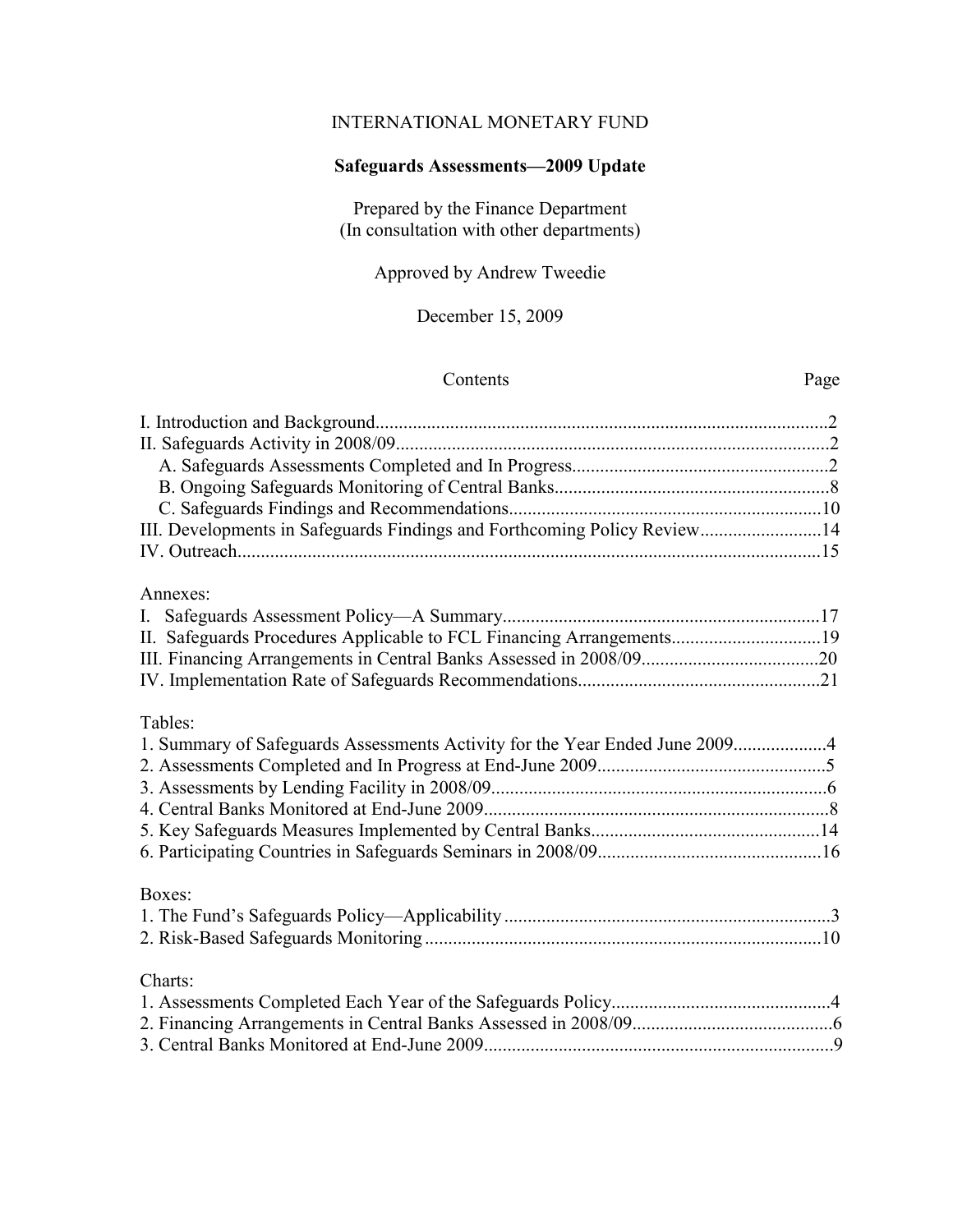#### **I. INTRODUCTION AND BACKGROUND**

1. **This paper provides Executive Directors with an update of safeguards assessment activities from July 1, 2008 through June 30, 2009.** In common with previous updates, $<sup>1</sup>$  $<sup>1</sup>$  $<sup>1</sup>$  it covers the various types of safeguards activities undertaken during the year,</sup> highlighting the increased activity associated with the "twin crises" of food and fuel price shocks and the global financial crisis during 2008/09. It also briefly discusses developments in the latter part of that year, including the separate safeguards procedures introduced for members accessing the Flexible Credit Line (FCL).

2. **Safeguards assessments involve a diagnostic review of five key areas of a central bank's operations with respect to its external and internal audit mechanisms, legal framework, financial reporting practices, and system of internal controls** (denoted by the acronym ELRIC). The Fund introduced the safeguards policy in 2000 to obtain reasonable assurance that central banks of member countries using Fund resources have appropriate control systems in place to manage the resources adequately and provide reliable information. Countries requesting a loan from the Fund under most lending facilities undergo such a safeguards assessment (Box 1 and Annex I).

3. **The paper is organized as follows**. Section II describes the level and composition of assessment activity in 2008/09 and important safeguard findings identified in the context of assessments and monitoring during the year. Section III provides an overview of findings since 2000 and flags issues for consideration in the forthcoming review of the safeguards policy in 2010. Section IV describes key outreach activities undertaken during the year to enhance communication and dissemination of information on the safeguards policy.

# **II. SAFEGUARDS ACTIVITY IN 2008/09**

# **A. Safeguards Assessments Completed and In Progress**

4. **Safeguards activity increased significantly in 2008/09.** Activity at the beginning of the year was predominantly associated with the augmentation of many low income countries' financing arrangements due to the food and fuel price shocks. With the emergence of the global financial crisis, however, safeguards activity focused increasingly on member countries seeking exceptional access to General Resource Account (GRA) facilities (Table 1). Budget support was a feature of several large financing arrangements. Accommodating the increased demand for assessments, which often involved emergency procedures as well as exceptional access, required both adaptation of procedures to identify potentially significant safeguards issues at an early stage of program negotiations, and additional staff resources.

<span id="page-1-0"></span><sup>&</sup>lt;sup>1</sup> See, for example: *Safeguards Assessments—2008 Update*.on the IMF website: http://www.imf.org/external/np/exr/facts/safe.htm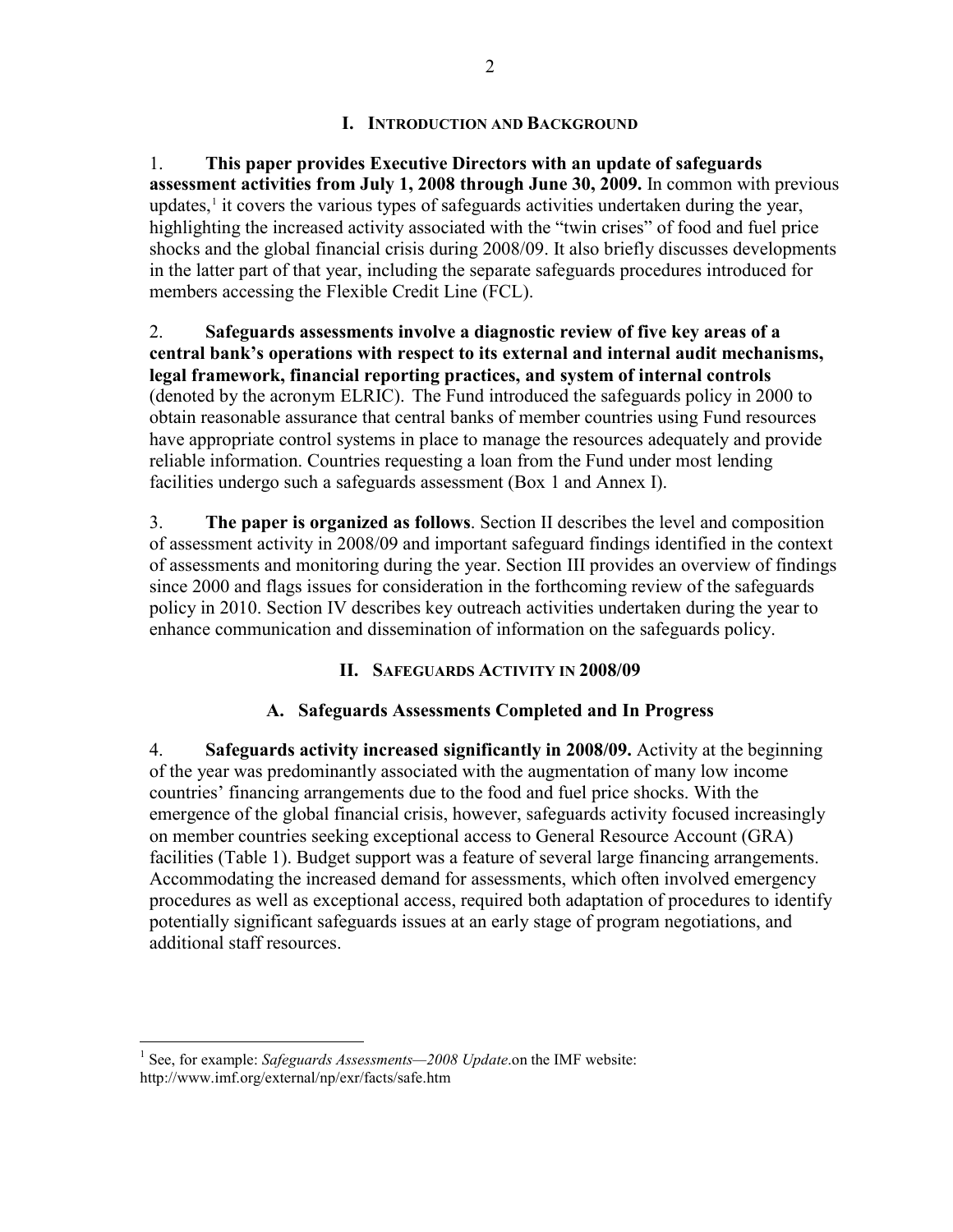### **Box 1. The Fund's Safeguards Policy—Applicability[2](#page-2-0)**

The safeguards policy, through the conduct of safeguards assessments, aims at providing reasonable assurance that a central bank's control, accounting, reporting, legal framework, and auditing systems are adequate to safeguard Fund resources and ensure the integrity of financial operations and reporting to the Fund. Safeguards assessments are an integral part of the Fund's interaction with members in the context of the use of resources provided under financing arrangements with the Fund. They are conducted at central banks that are typically responsible for managing Fund disbursements and reporting on key data used for program monitoring. A cornerstone of the policy is the publication of central bank financial statements that have been audited by external auditors in accordance with international standards. When critical or necessary in accordance with the conditionality guidelines, key safeguards recommendations may become part of program conditionality. The financial safeguards at central banks continue to be monitored for as long as Fund credit is outstanding.

The safeguards policy applies to members seeking financing from the Fund, except for the Flexible Credit Line (FCL) arrangement, First Credit Tranche Purchases, and disbursements under the Emergency Assistance for Natural Disasters. The policy applies to new and successor arrangements, augmentations of existing arrangements, precautionary arrangements, and disbursements involving Emergency Post-Conflict Assistance (EPCA). A member following a Rights Accumulation Program (RAP), where resources are being committed but no arrangement is in place, is also subject to a safeguards assessment. A member's request for assistance under the Rapid Credit Facility (RCF) requires a commitment to undergo a safeguards assessment and an authorization for Fund staff to have access to the central banks' most recently completed external audit reports and to hold discussions with the auditors. The timing and modalities of the assessment for members with assistance under the RCF are determined on a case-by-case basis; it is presumed, however, that the safeguards assessment would have been completed before Executive Board approval of any subsequent arrangement to which the Fund's safeguards policy applies.

Safeguards assessments are not conducted for members under FCL arrangements, on the grounds that eligible countries have strong institutional arrangements in place. Instead, certain safeguards procedures are conducted. A member requesting FCL resources is required to provide authorization for the central bank's auditors to hold discussions with Fund staff and for Fund staff to have access to the central bank's most recently completed external audit reports (Annex II).

Voluntary assessments are encouraged for members that have a Policy Support Instrument (PSI) in place or those that are implementing a Staff Monitored Program (SMP).

<span id="page-2-0"></span><sup>&</sup>lt;sup>2</sup> The applicability of the safeguards policy also refers to new financing facilities approved by the Board as part of the new Low-Income Countries (LIC) Facilities Architecture that are expected to become effective soon.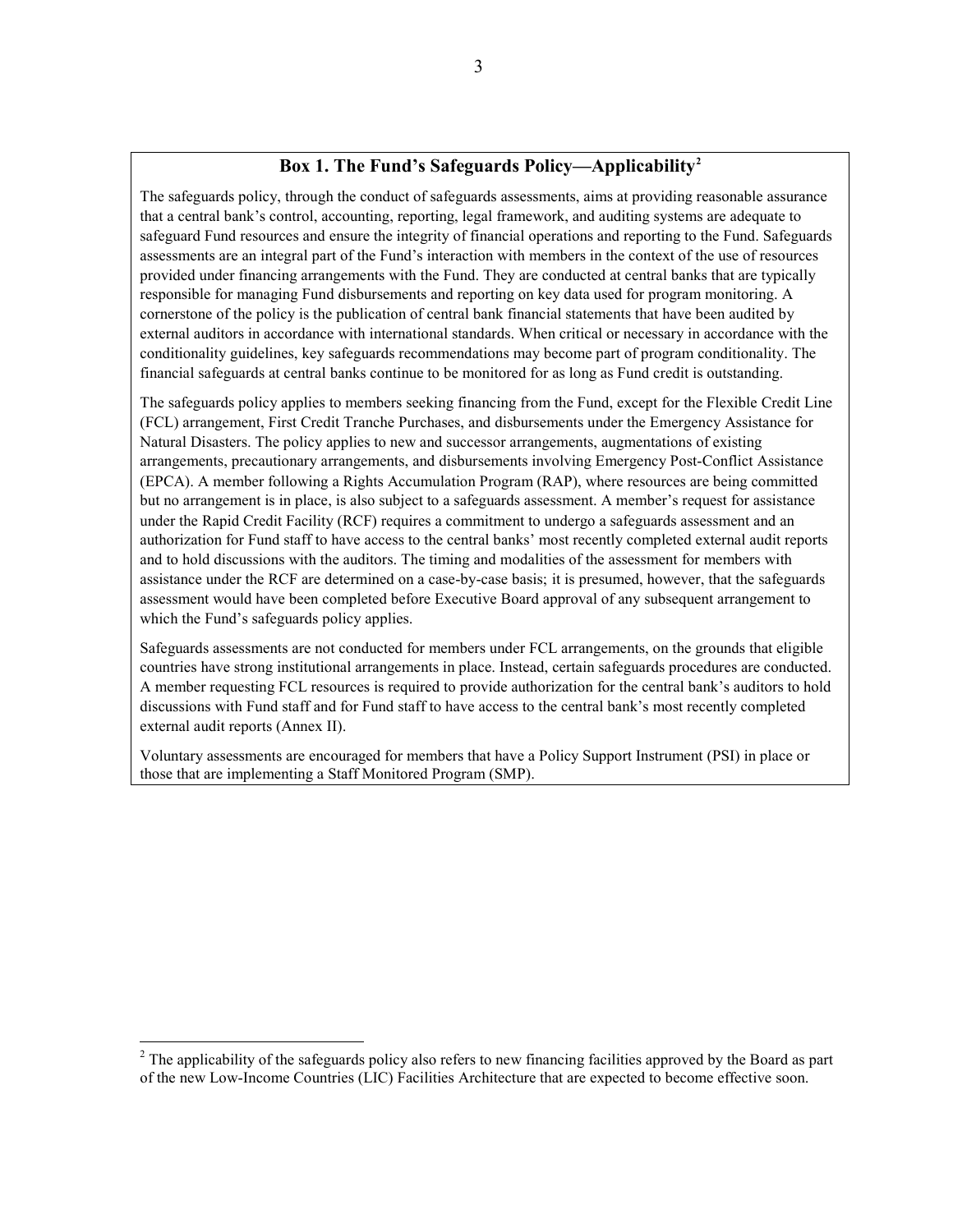|                                                                                                                                                                                                                                                                                                   | 2008 | 2009 |
|---------------------------------------------------------------------------------------------------------------------------------------------------------------------------------------------------------------------------------------------------------------------------------------------------|------|------|
| <b>Assessments completed</b>                                                                                                                                                                                                                                                                      | 10   | 21   |
| PRGF-ESF financing $\frac{1}{2}$                                                                                                                                                                                                                                                                  | 6    |      |
| GRA financing                                                                                                                                                                                                                                                                                     |      | 14   |
| Central banks monitored or under                                                                                                                                                                                                                                                                  | 55   | 65   |
| assessment: $2/$                                                                                                                                                                                                                                                                                  |      |      |
| PRGF-ESF financing <sup>3/</sup>                                                                                                                                                                                                                                                                  | 43   | 46   |
| <b>GRA</b> financing                                                                                                                                                                                                                                                                              | 12   | 19   |
| Source: Finance Department, Safeguards Assessments Division                                                                                                                                                                                                                                       |      |      |
| 1/ Poverty Reduction and Growth Facility (PRGF), Exogenous Shocks Facility (ESF)<br>2/ Includes central banks of three countries subject to FCL procedures (Colombia, Mexico and Poland).<br>3/ Includes member countries represented by three regional central banks (BCEAO, BEAC, and<br>ECCB). |      |      |

# **Table 1: Summary of Safeguards Assessments Activity for the Year Ended June 30, 2009**

5. **Specific highlights of safeguards activity for the year ending June 30, 2009** include:

• **The total number of full safeguards assessments of central banks completed since the policy's inception in 2000 reached 143**, of which 74 were first-time assessments and 69 update assessments (Chart 1);

**Chart 1: Assessments Completed Each Year of the Safeguards Policy**

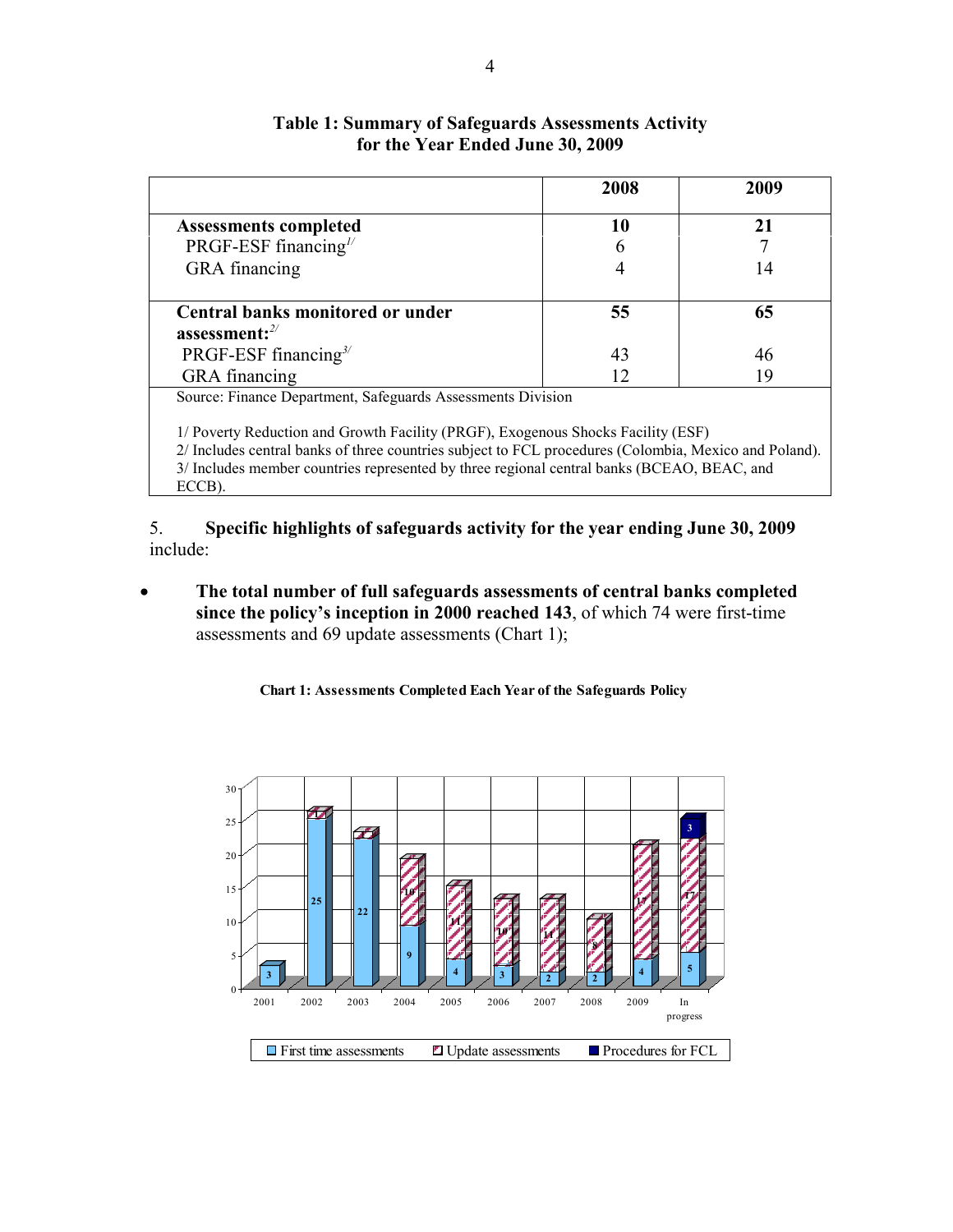• **Increased activity in both first-time and update assessments** (Table 2) with 21 safeguards assessments completed in the year (as compared to  $10$  in  $2008$ ),<sup>[3](#page-5-0)</sup> and a further 25 assessments in progress for completion (as compared to 12 in the previous year).

| <b>Type of</b>                                              | <b>Assessments Completed</b>                                                    | <b>Assessments In Progress</b> "   | <b>Total</b> |  |  |
|-------------------------------------------------------------|---------------------------------------------------------------------------------|------------------------------------|--------------|--|--|
| <b>Activity</b>                                             |                                                                                 |                                    |              |  |  |
| <b>First-time</b>                                           | Djibouti, Hungary, Liberia,                                                     | Costa Rica, Iceland, and Maldives  | 7            |  |  |
| assessments                                                 | and Seychelles                                                                  |                                    |              |  |  |
| <b>Update</b>                                               | Armenia, Belarus, Cape                                                          | BEAC, Bosnia & Herzegovina,        | 36           |  |  |
| assessments                                                 | Verde, El Salvador, Georgia,                                                    | Cambodia, Ethiopia, Ghana,         |              |  |  |
|                                                             | Haiti, Honduras, Kyrgyz                                                         | Guatemala, Guinea, Kenya, Latvia,  |              |  |  |
|                                                             | Republic, Madagascar,                                                           | Lebanon, Mozambique, Sao Tome      |              |  |  |
|                                                             | Malawi, Mongolia, Nicaragua,                                                    | & Principe, Romania, Sierra Leone, |              |  |  |
|                                                             | Pakistan, Serbia, Tanzania,                                                     | Sri Lanka, Tajikistan, Tanzania,   |              |  |  |
|                                                             | Ukraine, and Zambia                                                             | The Gambia, and Turkey             |              |  |  |
| <b>Procedures</b>                                           |                                                                                 | Colombia, Mexico, and Poland       | 3            |  |  |
| for FCL                                                     |                                                                                 |                                    |              |  |  |
| <b>Total</b>                                                | 21                                                                              | 25                                 | 46           |  |  |
| Source: Finance Department, Safeguards Assessments Division |                                                                                 |                                    |              |  |  |
|                                                             | 1/17 assessments have been completed by the date of this Executive Board paper. |                                    |              |  |  |

• **A broader dispersion of assessment activity across regions as a result of increased GRA financing associated with the global financial crisis** (Table 3, Chart 2, and Annex III): Across the regions, 18 assessments in respect of Stand-by Arrangements (SBA) were conducted for eight central banks in Europe, four in the Western Hemisphere, three in Middle East and Central Asia, two in Asia and the Pacific and one in Africa. In addition, there were three cases associated with the introduction of the FCL arrangement. GRA-related financing accounted for 67 percent of assessments in 2008/09 as compared with 40 percent in 2007/08.

<sup>&</sup>lt;sup>3</sup> All assessments that required completion by the first review under the respective financing arrangement met the safeguards policy deadline.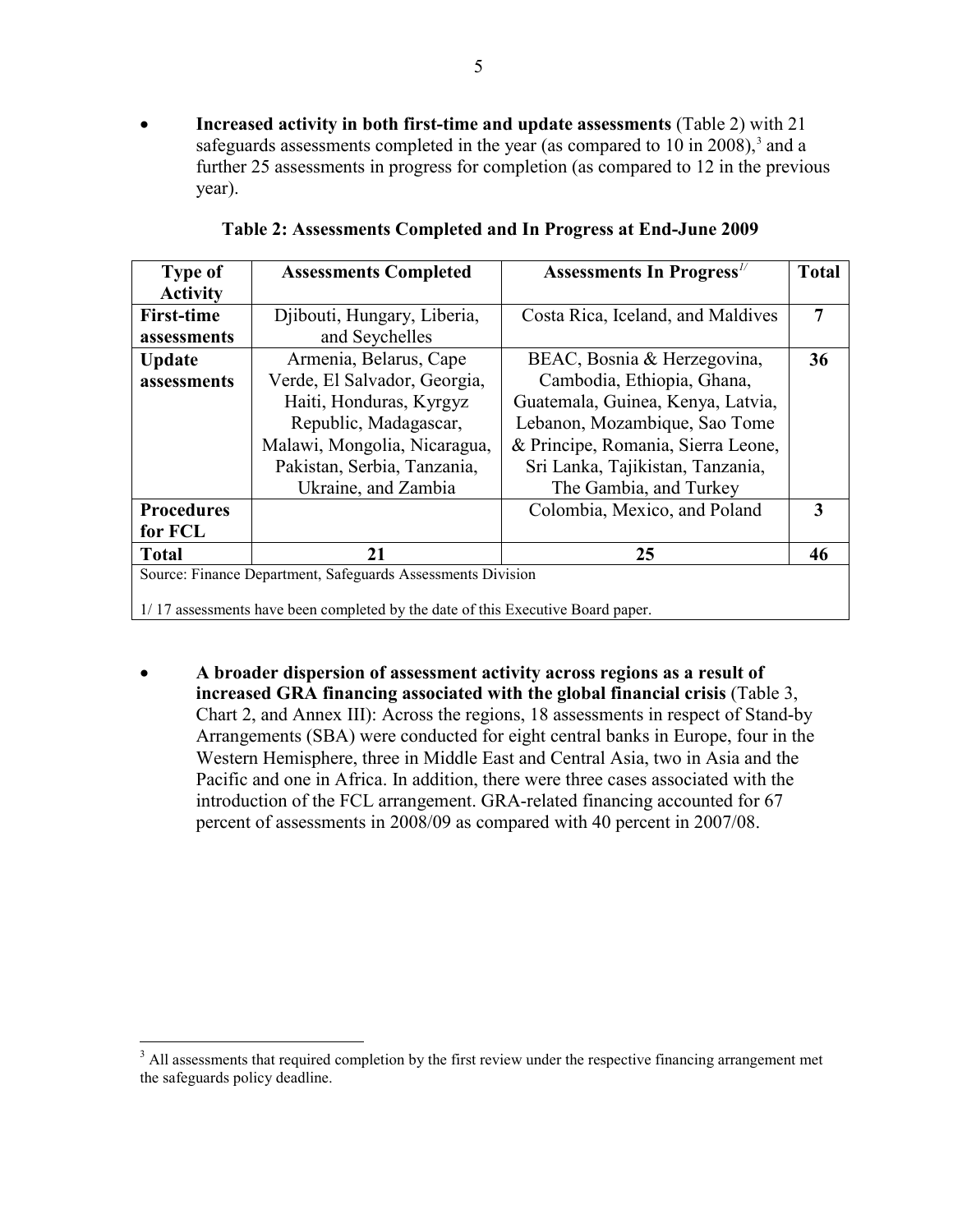|                                                                                                                             | <b>SBA</b> | <b>FCL</b> | $\mathbf{PRGF}^{1/2}$ | <b>ESF</b> | Other <sup>2/</sup> | Total |
|-----------------------------------------------------------------------------------------------------------------------------|------------|------------|-----------------------|------------|---------------------|-------|
| Total number of                                                                                                             |            |            |                       |            |                     |       |
| assessments                                                                                                                 | 18         | 3          | 12                    |            |                     | 46    |
| Total amount committed                                                                                                      |            |            |                       |            |                     |       |
| in billions of SDR                                                                                                          | 53.8       | 52.2       | 0.8                   | 0.6        | n/a                 | 107.4 |
| Source: Finance Department, Safeguards Assessments Division                                                                 |            |            |                       |            |                     |       |
| 1/ Includes six assessments conducted in respect of augmentations of existing PRGF arrangements that<br>are not quantified. |            |            |                       |            |                     |       |

**Table 3: Assessments by Lending Facility in 2008/09**

2/ Consists of assessments initiated in respect of expected new arrangements for which amounts are not known or voluntary assessments.



**Chart 2: Financing Arrangements in Central Banks Assessed in 2008/09**

• **The number of central banks subject to ongoing monitoring also increased.** Some 65 central banks, representing 78 member countries, were subject to safeguards monitoring work at end-June 2009 (as compared to 55 central banks in 2008).<sup>[4](#page-6-0)</sup>

6. **The year also saw increased assessment activity in cases that involved the use of Fund resources for direct budgetary support.** Financing arrangements to Armenia, Georgia, Hungary, Latvia, Pakistan, Romania, and Ukraine included varying and sometimes large proportions of direct budgetary support. In the cases of Armenia, Georgia and Latvia,

<span id="page-5-0"></span> <sup>4</sup> Including countries with credit outstanding represented by the three regional banks of the Central Bank of West African States (BCEAO), the Bank of Central African States (BEAC), and the Eastern Caribbean Central Bank (ECCB).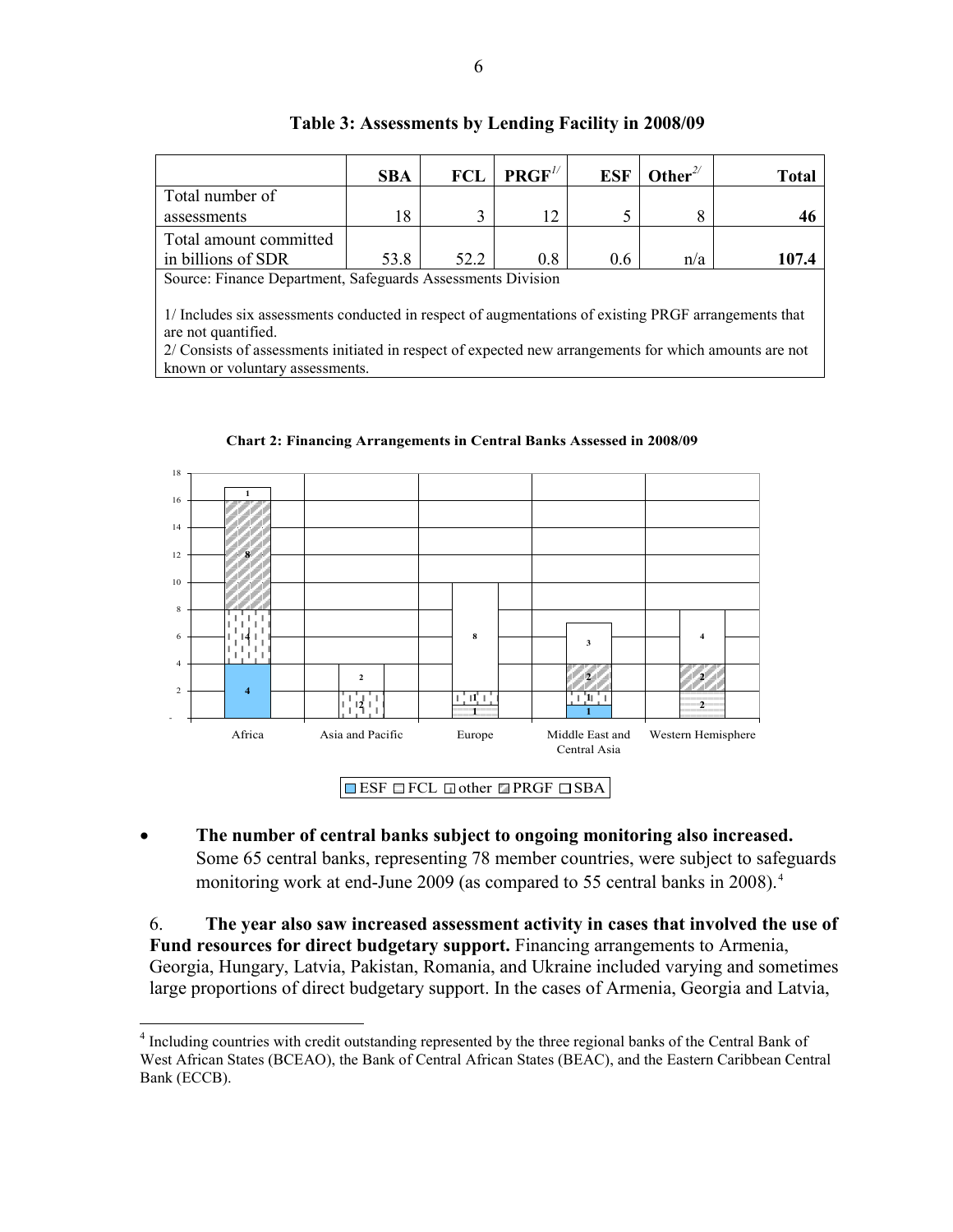direct disbursements were made to the respective Treasuries, rather than the central bank, because of legislative prohibition on central bank lending to government. In Ukraine, direct budgetary support from the Fund was seen as preferable to straight central bank financing of the deficit as it helped preserve the independence of the central bank, while for Pakistan a large portion of Fund credit was used to finance the social spending element of the expanded budget as a bridge loan in advance of the pledged donor support. For Hungary, the November 2008, March 2009, and September 2009 purchases were directed to the government, and were used for different purposes, including as backing for the bank support package, lending to domestic credit institutions to help them meet foreign exchange funding needs, and to cover the government's financing need as non-residents reduced their holdings of domestic-currency government bonds. The June 2009 purchase was channeled to the central bank.

7. **In such cases, safeguards assessments cover the role central banks play in channeling funds to government,** and seek additional safeguards. While assessments do not extend to other government entities, they do seek to establish that appropriate controls are in place to ensure timely servicing of member obligations to the Fund. An important element in this regard is that a clear framework exists between the central bank and the government for the servicing of Fund lending so that their respective roles and obligations are transparent and understood. Staff have also sought agreement between the authorities (typically the ministry of finance and central bank) that Fund purchases be deposited in a government account at the central bank. Finally, in a very few cases where components of NIR performance criteria are sourced outside the central bank, safeguards assessments have sought independent audits of these data to ensure that a consolidated monetary authorities position is reflected in program data. The objective in seeking these arrangements has been to replicate, as far as possible, the situation and associated safeguards measures where Fund purchases are on-lent to the government by the central bank. A thorough discussion of safeguards in the context of direct budgetary support will form part of the 2010 review of the Safeguards Assessment Policy.

8. **The increased demand for assessments required adjustments to both safeguards procedures and staff resources.** In the context of emergency financing cases, safeguards procedures were adapted to flag potentially significant issues to Area Departments at the earliest stages of program negotiation. This involved, for example, drawing on information available from central bank websites and safeguards monitoring records, along with discussions with external auditors, even before the formal initiation of a safeguards assessment. Additional resources, which raised the professional staffing of the Division from 11 to 15, were also provided with the support of a temporary allocation of budget funds.

<span id="page-6-0"></span>9. **The introduction of the FCL arrangement had implications for safeguards operational procedures.** FCL arrangements are not subject to the safeguards assessment policy because a member requesting an FCL has to meet rigorous qualification criteria, including having in place very strong institutional arrangements that would mitigate risks of misuse and misreporting. Instead, a modified safeguards approach is applied that focuses on an expedited review of the external audit mechanism of central banks. For the three FCL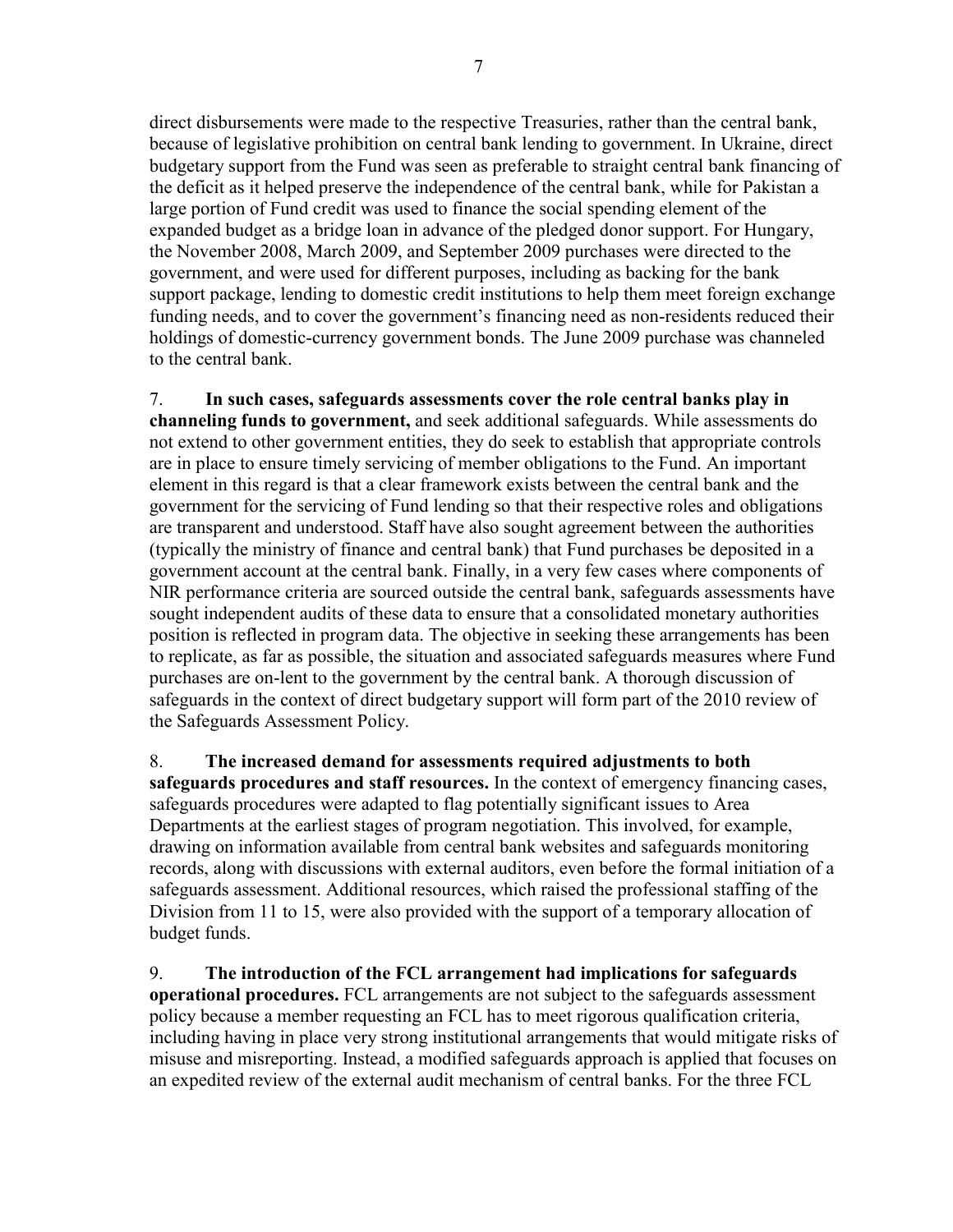cases in 2009, such reviews were carried out ahead of the Executive Board's approval of the respective financing arrangements.

#### **B. Ongoing Safeguards Monitoring of Central Banks**

10. **Monitoring was conducted for 65 central banks in the period under review representing 78 member countries,** of which 56 are low income countries (Table 4 and Chart 3). Monitoring largely involves headquarters-based work, and is conducted for as long as Fund credit remains outstanding. A risk-based approach aims at identifying possible new vulnerabilities in a central bank's safeguards framework at the earliest possible stage (Box 2). This work is supported by the use of a software application to manage work programs, and document the implementation of key safeguard measures in individual countries. The results of the monitoring work are a key input into the conduct of update assessments.

| <b>PRGF-eligible countries</b>                              | <b>Non PRGF-eligible countries</b>  |
|-------------------------------------------------------------|-------------------------------------|
| Afghanistan, Albania, Armenia, Azerbaijan,                  | Belarus, Bosnia & Herzegovina,      |
| Bangladesh, BCEAO, BEAC, Burundi, Cambodia,                 | Colombia, Costa Rica, Dominican     |
| Cape Verde, Comoros, Democratic Republic of                 | Republic, El Salvador, Hungary,     |
| Congo, Djibouti, ECCB, Ethiopia, Georgia, Ghana,            | Guatemala, Iceland, Jordan, Latvia, |
| Guinea, Guyana, Haiti, Honduras, Kenya, Kyrgyz              | Lebanon, Mexico, Serbia, Poland,    |
| Republic, Lesotho, Liberia, Madagascar, Malawi,             | Romania, Seychelles, Turkey,        |
| Maldives, Mauritania, Moldova, Mongolia,                    | Ukraine                             |
| Mozambique, Nepal, Nicaragua, Pakistan, Lao                 |                                     |
| People's Democratic Republic, Rwanda, Sao Tome              |                                     |
| & Principe, Sierra Leone, Sri Lanka, Tajikistan,            |                                     |
| Tanzania, The Gambia, Uganda, Zambia, Yemen                 |                                     |
| 46                                                          | 19                                  |
| Source: Finance Department, Safeguards Assessments Division |                                     |

#### **Table 4: Central Banks Monitored at End-June 2009**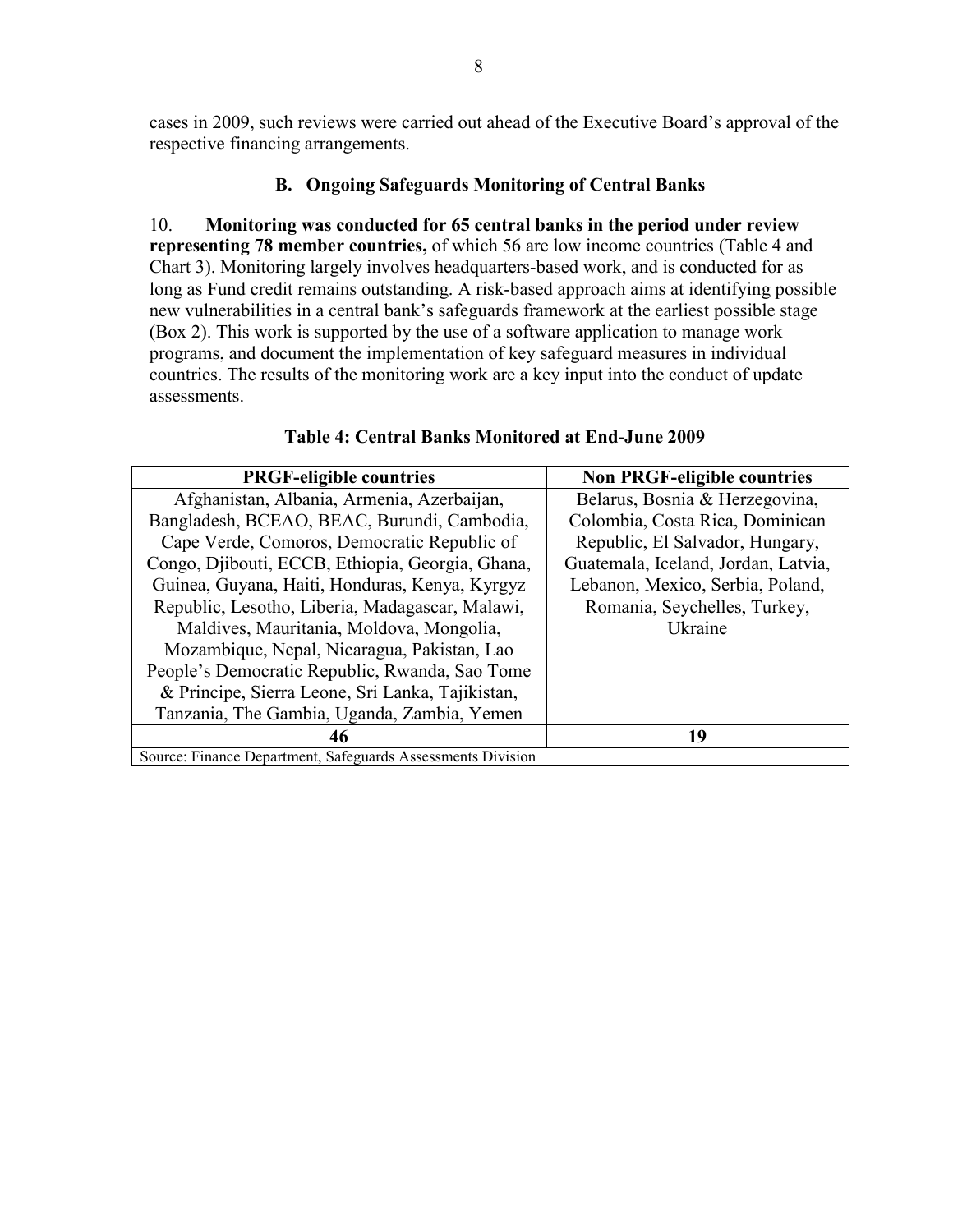

**Chart 3: Central Banks Monitored at End-June 2009**

11. **Communication with external auditors continued to play an important role in monitoring and assessment work during 2008/09**. Specific examples in the current period where contact with the external auditors proved to be particularly helpful included discussions to: (i) follow up on the results of special audits, such as for the Democratic Republic of Congo, that have been conducted as part of program conditionality to verify the proper authorization and recording of government expenditure transactions at the central bank; (ii) determine during the early stages of assessments whether there were any significant issues that needed to be addressed; and (iii) obtain information on evolving safeguards issues at the BEAC, where high-level override of controls appeared to have facilitated fraudulent activities in the Paris Office.

12. **Monitoring can be hampered, however, by delays in the provision of information by central banks.** To facilitate monitoring, central banks are required to provide their annual audited financial statements and related audit reports (including confidential "management letters") to Fund staff for as long as Fund credit is outstanding. In addition, external audit firms require a written authorization to discuss relevant issues with Fund staff due to confidentiality provisions. Previously, these documents were not always provided on a timely basis, particularly for those central banks where the safeguards assessment was conducted several years ago. More recently, and reflecting improved transparency on the part of central banks monitored, staff has been able to routinely obtain the audited financial statements from public sources such as central bank websites. Delays can still occur in the receipt of management letters and other confidential audit reports, however, which may signal possible safeguards weaknesses. Follow-up by Area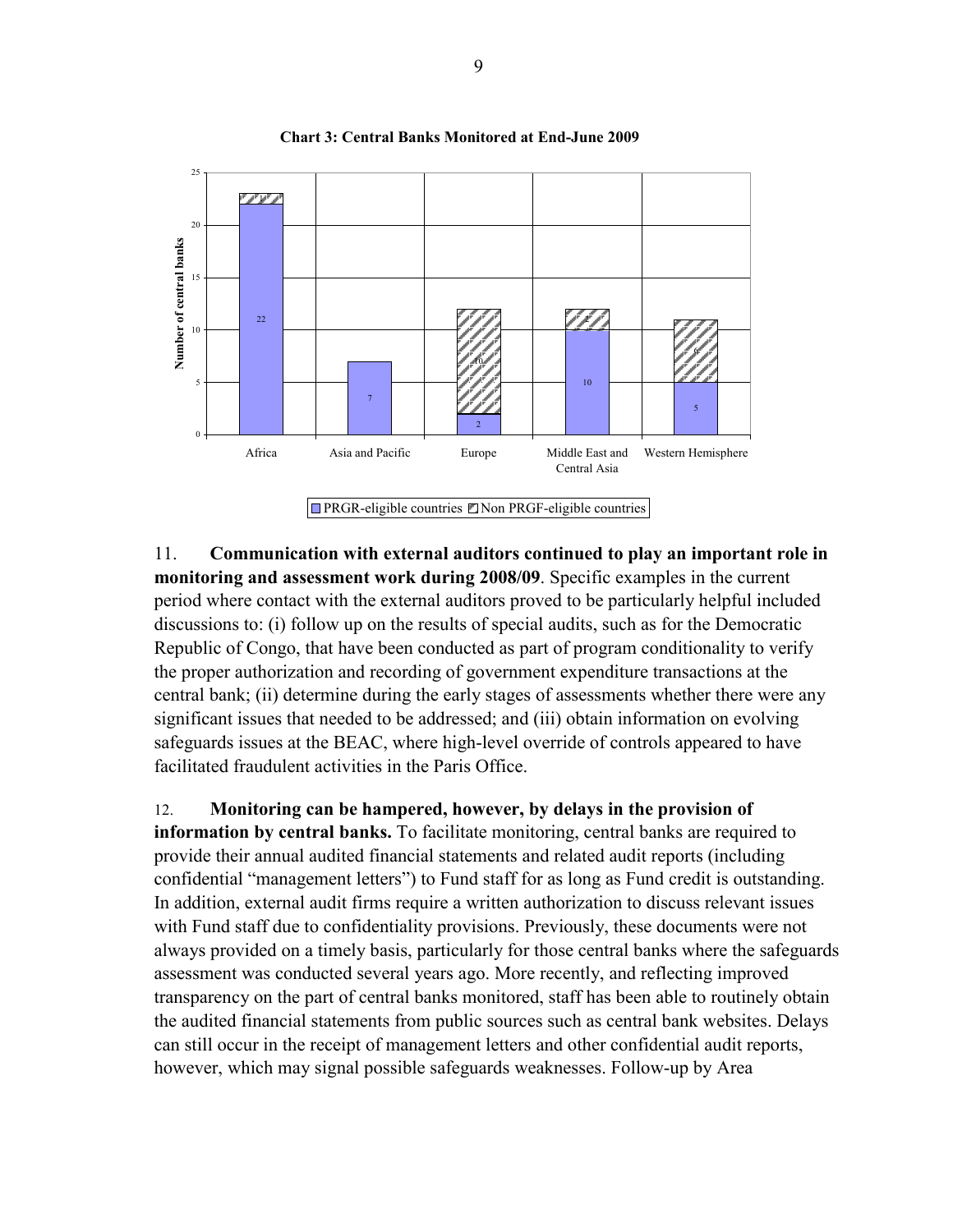Department staff and Resident Representatives can be particularly useful in achieving completion and transmission of relevant documents.

# **Box 2. Risk-Based Safeguards Monitoring**

**The starting point for the monitoring process is the existing information from earlier assessments, augmented by information provided by the authorities and external auditors over time**. Key aspects of monitoring activities include: (i) ascertaining the status of earlier safeguards recommendations through regular contacts with central bank counterparts and auditors; (ii) analysis of the most recent audited financial statements and audit management letters; (iii) the follow-up of indicators of emerging safeguards issues; and (iv) targeted reviews to identify and/or resolve issues that could impact the adequacy of the safeguards framework at the central bank.

**A risk-based approach for monitoring** is used to ensure efficient use of resources and a focus on high-impact cases, in particular countries where there is a high likelihood of future disbursements under active financing arrangements with the Fund. Drawing on past experience, staff has developed a set of indicators for emerging safeguards issues, and the monitoring work plans for central banks are re-evaluated and adjusted as needed. These indicators include: (i) unexpected changes in external audit mechanisms, such as a dismissal of auditor; (ii) governance, control or financial reporting issues raised by internal or external auditors; (iii) delayed publication of audited financial statements; and (iv) unexpected changes in the governance structure or legal framework.

# 13. **A key aspect of the monitoring process is the follow-up of prior**

**recommendations** (Annex IV). During the period, implementation of priority safeguards recommendations continued at high levels of around 9[5](#page-10-0) percent,<sup>5</sup> and of all recommendations of around 75 percent. Fund-supported technical assistance that is carefully aligned with priority safeguards measures can also play an important role in successful implementation. In some cases, implementation of recommendations was delayed by practical constraints, such as legislative delays in planned amendments to the central bank law. Non implementation of previous recommendations is often a reflection of a program going off track. Staff uses update assessments, when conducted, to determine the reasons for non implementation of previous recommendations and suggests adjustments where necessary.

# **C. Safeguards Findings and Recommendations**

14. **Assessment activity in 2008/09 identified findings across the range of the ELRIC categories.** A total of 188 recommendations were issued during the period under review. Specific examples include:

• **In some cases the quality of the external audit process was found to be suboptimal.** Common occurences included late appointments of external auditors, poor application of International Standards on Auditing (ISA), insufficient qualifications and experience of the external auditors particularly in central bank

 <sup>5</sup> Priority recommendations include commitments in Letters of Intent (LOI) and Memoranda of Economic and Financial Policies (MEFP) under program conditionality.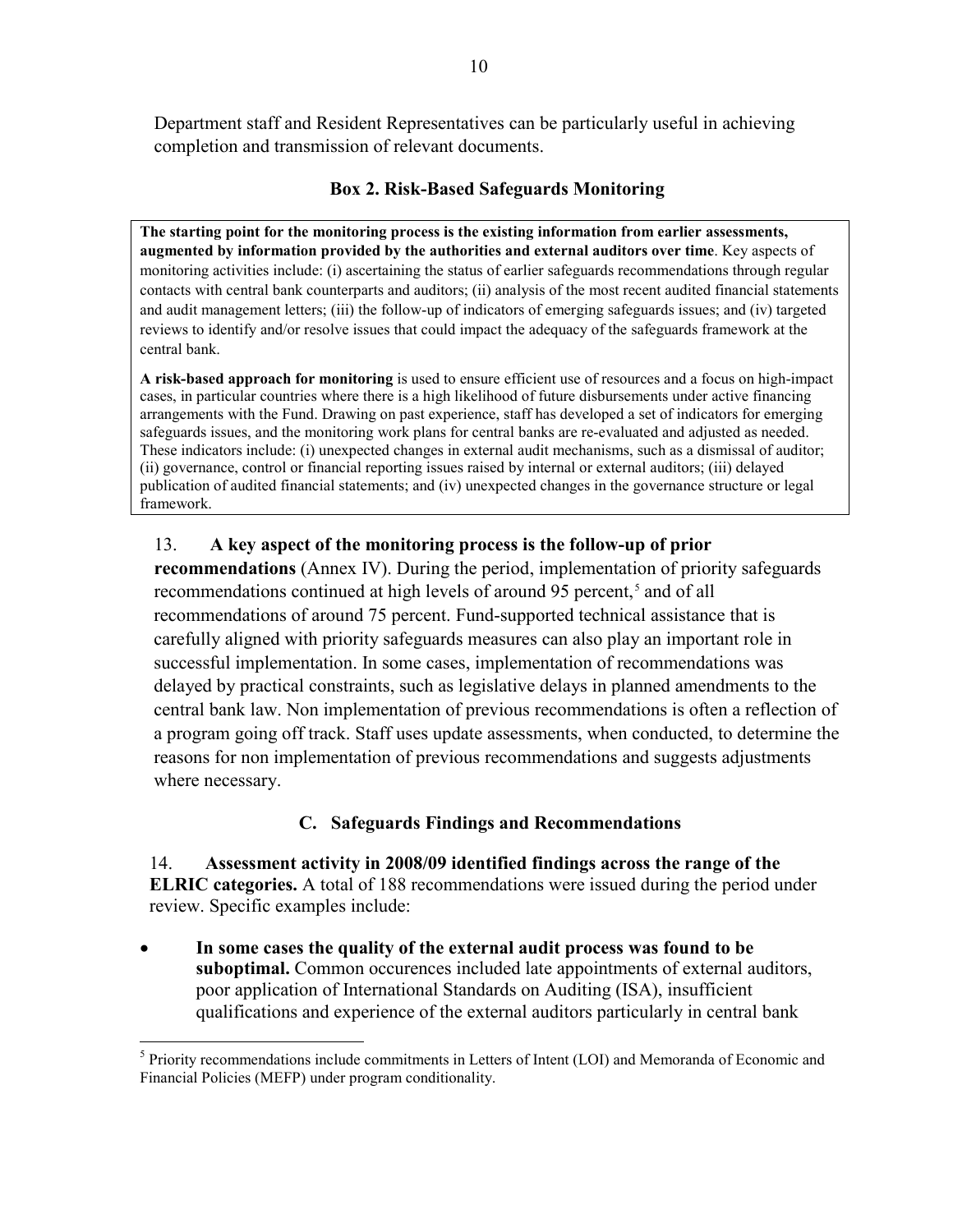audits, and impaired independence. These occurrences typically manifested themselves in delays in the completion of the audits, limitations in the scope and coverage of the audits, or erroneous audit opinions. Safeguards recommendations in these cases called for adoption of comprehensive policies by the central banks for the selection and appointment of external auditors that require: (i) timely appointments of the external auditors; (ii) multi-year mandates subject to rotation; (iii) audit team experience in ISA, International Financial Reporting Standards (IFRS), and audits of other central banks; and (iv) audit committee oversight of all phases of the audit cycle.

- **In one case, the central bank did not have in place an annual external audit of its financial statements,** and therefore could not meet meet the key requirement of the safeguards policy for the publication of annual financial statements that have been audited in accordance with international standards. Upon the staff's recommendation, the central bank authorities selected and appointed external auditors with a multi year mandate for the conduct of the annual audit.
- **In some instances safeguard measures were included as prior actions or commitments by country authorities.[6](#page-11-0)** Two cases, Iceland and the Seychelles, involved external audits of the central banks' financial statements that were found to not fully meet safeguards requirements. In each of these cases the authorities committed to, and subsequently appointed, an auditor with recognized experience in central bank audits. Elsewhere, in the cases of Belarus and Ukraine, special audits by independent external auditors of central banks' monetary program data reported to the Fund or foreign exchange operations were prior actions for the first review under the approved financing arrangement. Furthermore, in the Democratic Republic of Congo, the special audits of government expenditure transactions and of monetary program data have been a key element of the actions required to be completed before the Executive Board discussion of a new financing arrangement.
- **External audit procedures for confirming central bank's financial assets and liabilities underlying the monetary data reported to the Fund were on occasion found to be weak.** In some cases, the external auditors' requests for confirmation from counterparties did not seek to identify guarantees, contingent liabilities, pledges, or other encumbrances of the central banks' reserve assets. In other central banks, the process was not fully controlled by the auditor, which could allow scope for manipulation of confirmation responses. Such weaknesses can threaten the reliability and accuracy of the monetary data reported by central banks to the Fund, such as net international reserves, that are typically sourced from the central bank's accounting records that form the basis for the audited financial statements. In most cases, these weaknesses were promptly addressed when drawn to the auditors' attention by the staff.

<span id="page-10-0"></span><sup>&</sup>lt;sup>6</sup> Prior actions and country authority commitments have become particularly relevant in the context of framing safeguards priority recommendations following the introduction of conditionality reforms in March 2009. See also on the IMF website: [http://www.imf.org/external/np/exr/facts/conditio.htm.](http://0-www-imf-org.library.svsu.edu/external/np/exr/facts/conditio.htm)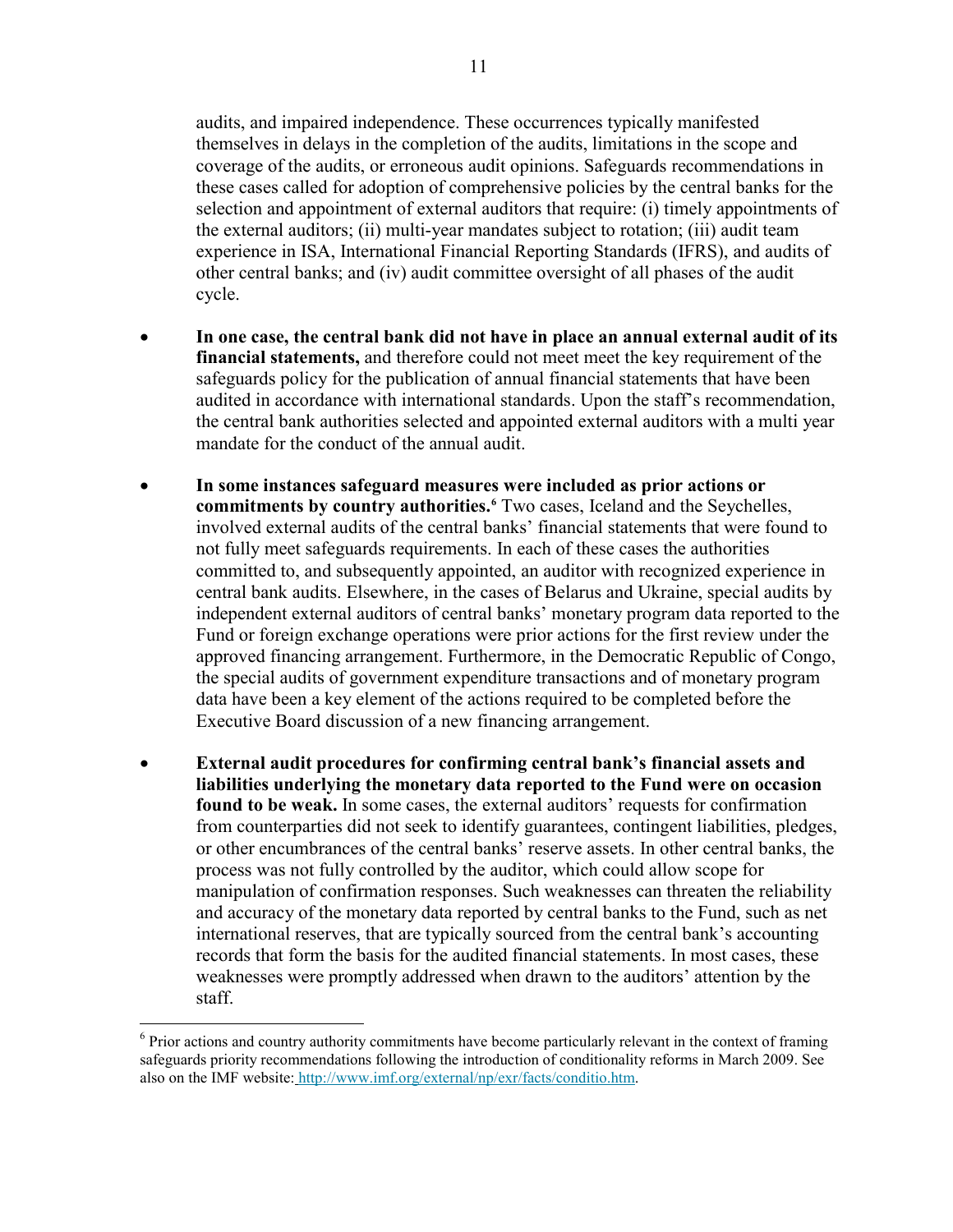- **Recommendations to address weaknesses in central banks' legal frameworks have focused on independence, however their implementation can take some time.** Recent assessments have identified a number of areas requiring attention in central bank laws including: (i) inadequate provisions for protecting key officials from wrongful dismissal; (ii) ambiguity concerning the functioning of the central bank as fiscal agent of the government; (iii) lack of limits for direct credit to the government; and (iv) inadequate provisions concerning capital resources and profit distribution. In the case of Seychelles, several revisions to strengthen governance and operations were approved in the central bank law shortly after the respective safeguards recommendation. In other cases, however, legislative amendments may take time due to the need to involve other government entities and consult with key stakeholders prior to parliamentary consideration. Alternatively, and where appropriate under the applicable legal framework, staff has also proposed interim measures, such as the adoption of Board or Governor-approved by-laws or memoranda of understanding, until formal amendments of the central bank's statutes can be enacted. The Fund's Legal Department provides technical guidance to central banks on these aspects.
- **The adoption of internationally recognized financial reporting standards, such as IFRS or the framework in the European System of Central Banks (ESCB), is progressing but the pace of implementation can vary.** While many central banks have formally adopted or agreed to adopt an internationally recognized framework, actual implementation and full compliance frequently remains a work in progress over several years. Often this reflects lack of local capacity in staff skills and information technology. To promote transparency during the implementation phase, assessments often recommend disclosure in the central bank's financial statements of the differences between the currently applied and the future financial reporting framework. Furthermore, the timely publication of the full audited financial statements in the central bank's website or Annual Report has been recommended in several assessments, including those for Cape Verde, Djibouti, Honduras, Liberia, and the Seychelles.
- <span id="page-11-0"></span>• **Update assessments during the year confirmed continuing improvements in internal audit capacity in central banks.** In particular, many central banks were found to have acted on earlier safeguards recommendations and now have audit practices that comply with the standards of the Institute of Internal Auditors (IIA). Accompanying this, audit independence has been strengthened with the establishment of reporting lines to central banks' audit committees, and technical capacity improved through the professional certification of internal auditors. With a view to sustaining these developments, update assessments frequently recommended the periodic conduct of external quality assessments by qualified independent reviewers, as required by the IIA standards, and clearer mandates for oversight by central banks' audit committees. In other cases, such as Malawi, the assessments found that the central bank's internal auditors had developed adequate capacity to independently review compilation and reporting procedures for program monetary data reported to the Fund under the respective financing arrangements.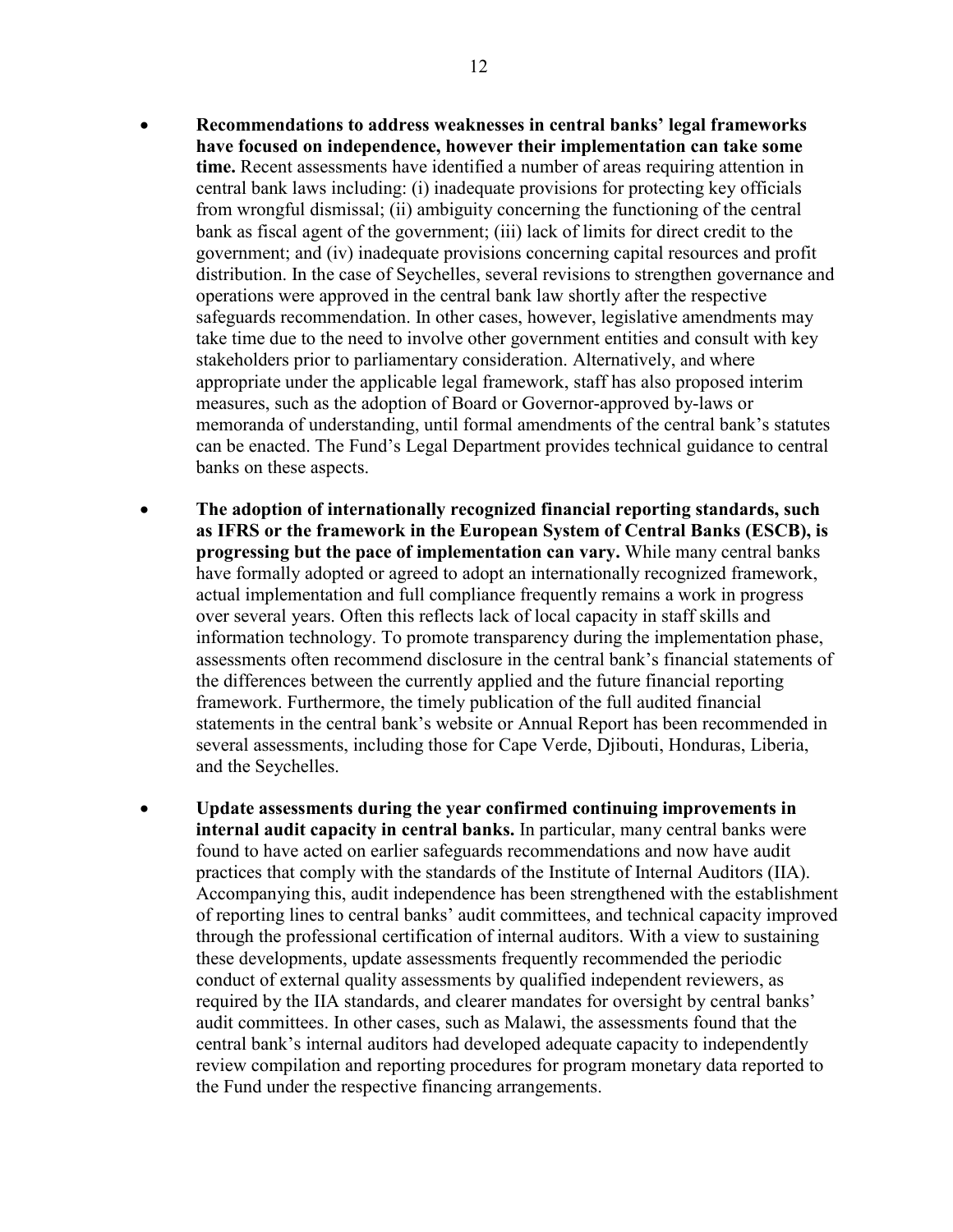- **Audit committees are now accepted and established as independent oversight bodies of central banks' operations, but are not always found to be effective.** As in 2008, cases arose where committees were found to have lost momentum over time or become ineffective due to insufficient clarity of mandate or coverage of functions, inadequate composition and expertise, and infrequent meetings. Recommendations in this area promote the application of best practices such as: (i) the appointment in the audit committee of at least one member with technical expertise in financial reporting and external audit matters; and (ii) a committee mandate or charter that clearly includes oversight responsibilities for the financial reporting process, the system of internal controls, and the external and internal audit functions.
- **Safeguards assessments have found strengthened operational controls, which in some cases need the support of better governance arrangements.** Foreign reserve management practices, in particular, have strengthened, often through the provision of technical assistance by the Fund, or participation of central banks in the World Bank Reserves Advisory and Management Program. Most of this year's assessments found, however, that work on a broader bank-wide operational risk management framework was either absent or only in its early stages. In other cases, such as Honduras and Tanzania, the staff has also recommended the establishment of an integrity assurance mechanism, such as external *whistle blowing*, for handling allegations of staff misconduct.
- **Recent experience has underscored, however, that improved safeguards at central banks cannot be a panacea against governance abuse.** Safeguards assessments have played a significant role in strengthening financial safeguards at central banks and improving control systems. They have raised awareness of governance issues, including the potential for misreporting of monetary data by the central banks to the Fund, and in some instances aided the identification of breakdowns in controls. However, these safeguards have not proved effective in preventing abuse involving control overrides at the highest level, and the apparent failure of oversight bodies, such as executive boards and audit committees, and ineffective internal audit functions. In such cases, special audits of monetary data or control systems conducted by external auditors are often priority measures for addressing identified safeguards weaknesses. But these should be seen as short-term expedients until the integrity of control mechanisms is reestablished. Most recently, control overrides at the BEAC caused the central bank to initiate a number of special audits and investigations. Some steps are being taken to start the process of resolving the underlying weaknesses, and continued close cooperation with staff in addressing safeguards issues will be required to ensure that reviews under Fund arrangements with BEAC-represented member countries can proceed without delay.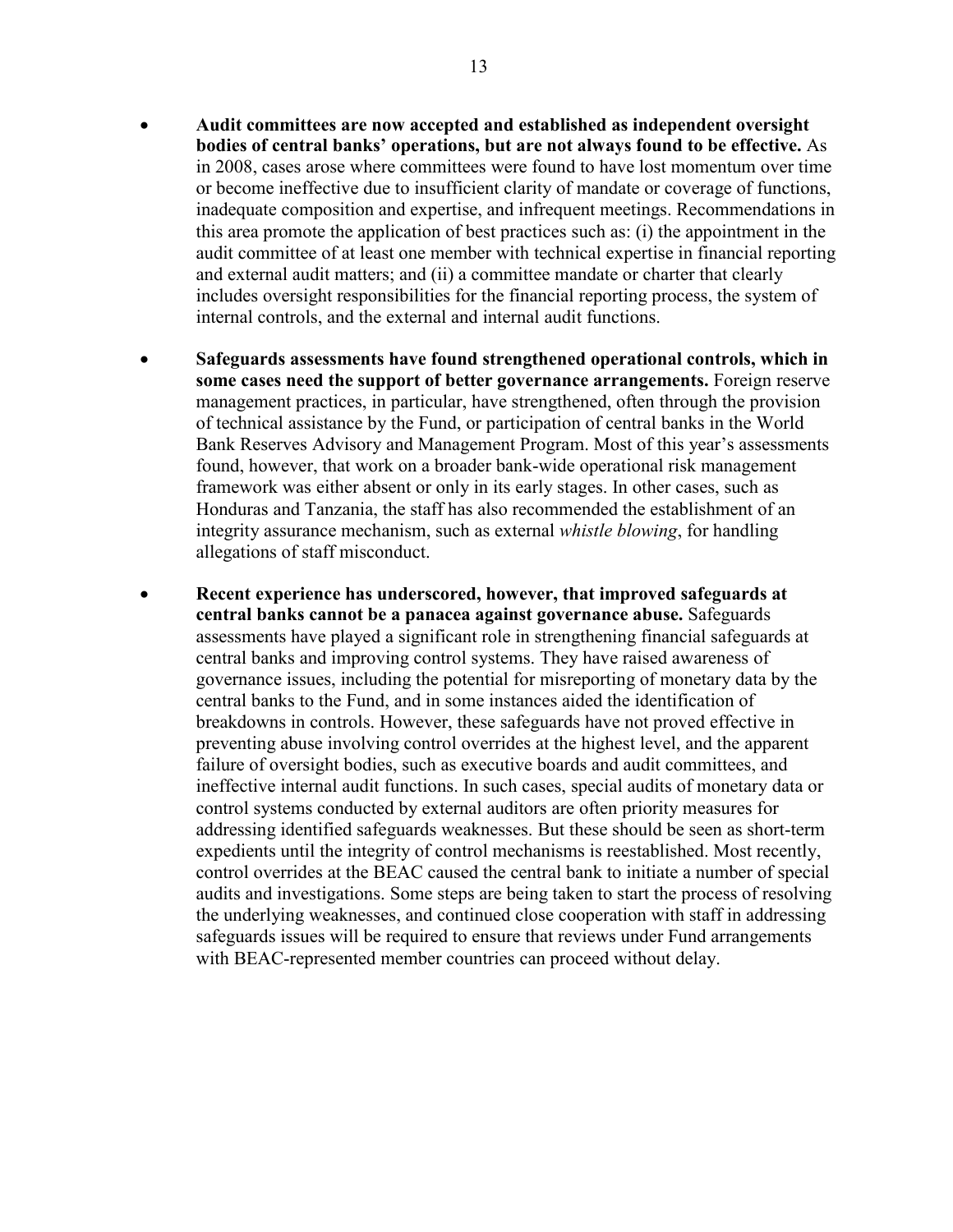# **III. DEVELOPMENTS IN SAFEGUARDS FINDINGS AND FORTHCOMING POLICY REVIEW**

15. **Since the inception of the safeguards policy in 2000, central banks have made significant progress in strengthening their governance and transparency mechanisms** that are the core of the safeguards framework. Table 5 summarizes the evolution of the firsttime introduction of key safeguards measures by central banks.

| <b>Safeguards Recommendation</b>                                                          | 2002<br>(cum.) | 2005<br>(cum.) | 2009<br>(cum.) |
|-------------------------------------------------------------------------------------------|----------------|----------------|----------------|
| First-time appointment of an international auditor                                        | 14             | 18             | 23             |
| First-time reconciliation of key program data with<br>accounting records                  | 20             | 34             | 43             |
| First-time publication of full audited financial statements                               | 10             | 19             | 30             |
| Introduction of an internationally recognized financial<br>reporting framework introduced | 12             | 16             | 26             |
| Adoption of an internal audit charter                                                     | 9              | 14             | 23             |
| Establishment of a new audit committee                                                    | 10             | 15             | 26             |

**Table 5: Key Safeguards Measures Implemented by Central Banks**

# 16. **Specific points of note in relation to the central banks assessed through end-June 2009** include:

- Since the inception of the policy, 23 central banks have made first-time appointments of international accounting firms to conduct the external audit of the bank's annual financial statements. At end-June 2009, all central banks monitored were subject to an annual independent external audit, including one central bank that was in progress of selecting an audit firm following a recent first-time safeguards assessment recommendation.
- 30 central banks began publishing their audited financial statements. At end-June 2009, the majority of central banks monitored publish their full audited financial statements on their websites or in Annual Reports, while the remainder publish a set of summary audited financial statements.
- 26 central banks have either implemented, or are in the process of implementing, an internationally recognized financial reporting framework, such as IFRS or the framework in the European System of Central Banks (ESCB).
- Internal audit functions have become more prevalent with 23 central banks having introduced formal charters in accordance with international standards. Accompanying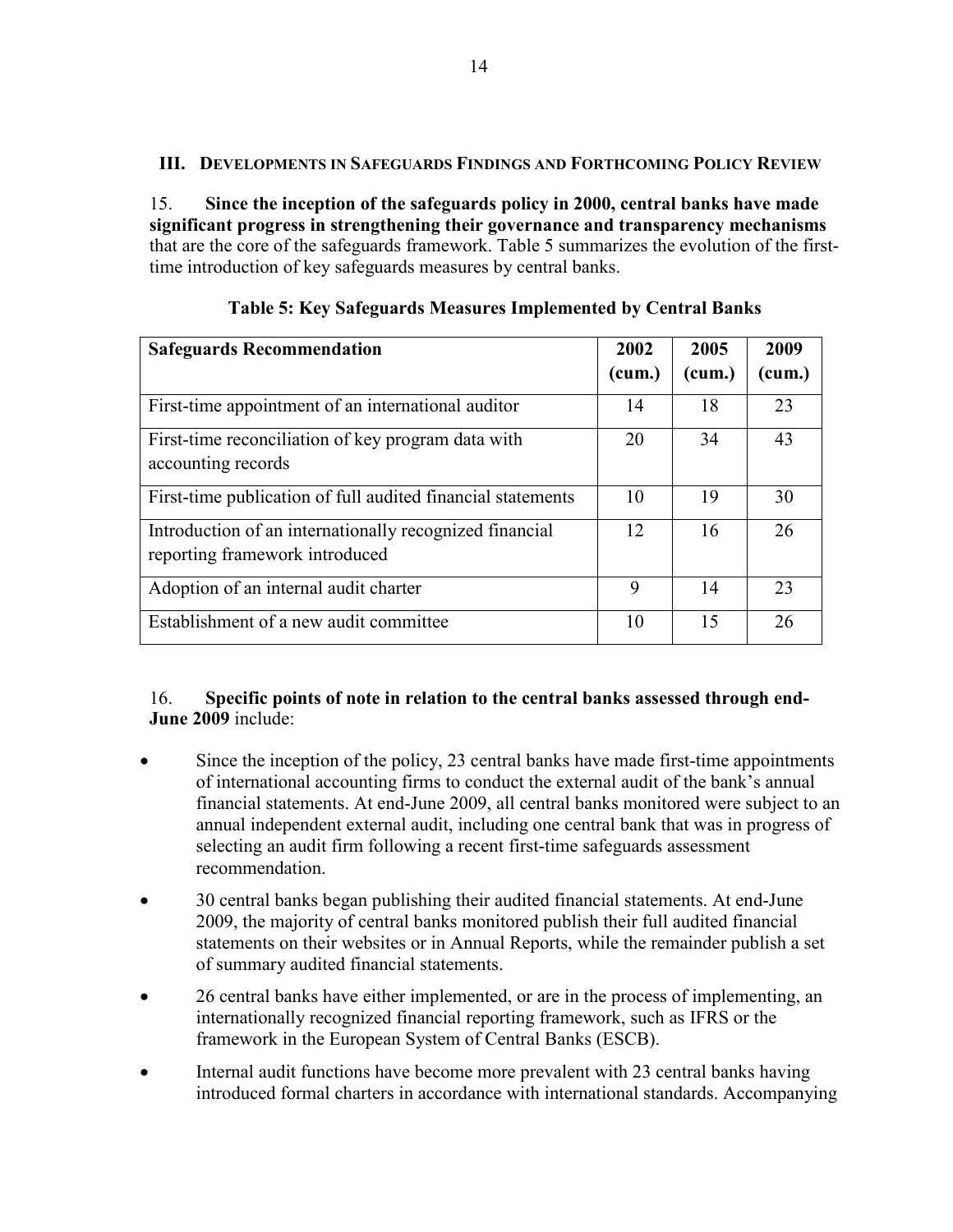this, some 26 central banks have strengthened governance oversight through the establishment of an audit committee.

• Central banks have also strengthened their mechanisms for managing foreign exchange reserves by introducing formal Board-approved investment policies. In addition, in order to safeguard against misreporting of monetary data to the Fund, assessments have recommended the automated compilation and independent audit of data reported by the central banks to the Fund for program monitoring purposes. Most central banks now also have the capacity to reconcile program data with their accounting records and audited financial statements.

17. **The review of the safeguards policy has been deferred to 2010** due to the review and adoption of a new architecture for LIC facilities, as well as the increased safeguards workload during 2008/09.<sup>[7](#page-15-0)</sup> As foreshadowed in last year's update report, the policy review is expected to revisit the scope for safeguards assessments, their role in reducing misreporting, and possible wider dissemination of the results of safeguards assessments activity. Against the background of developments in 2008/09, the review will consider the approach adopted by staff to, as far as possible, ensure that monitoring of direct budget support replicates procedures for indirect support that is on-lent by central banks to finance ministries. In this context, the review will also revisit the pros and cons of broadening the scope for safeguards assessments to encompass agencies other than the central bank.

# **IV. OUTREACH**

18. **FIN staff continued the emphasis on outreach and communication as recommended by the independent panel of experts at the last review of the safeguards policy.** [8](#page-15-1) Outreach activities aim to disseminate information related to the safeguards framework and process (both internally and externally), and to familiarize central bank staff with the underlying concepts and methodology. Principal activities by FIN staff in the current period included:

• **Two seminars on financial safeguards at central banks, which were attended by 55 participants from 36 countries' central banks.** The semi-annual seminars are organized under the auspices of the IMF Institute and hosted on a rotational basis at regional training centers. They provide a forum for senior central bank staff to discuss their experiences in strengthening external and internal audit mechanisms, financial reporting practices, and internal control systems. This year's seminars were held at regional training centers in Abu Dhabi (January 2009) and Vienna (April 2009), and were complemented by external speakers with experience in external audits of central banks, management of foreign reserves, risk assessment, and the internal audit function. Looking ahead, the next seminar will be delivered at the Singapore Training

 $<sup>7</sup>$  The review is included in the Managing Director's work program with completion envisaged in the quarter</sup> commencing May 1, 2010.

 $8$  The panel of central bank deputy governors that assisted the Board with the 2005 review called for better communication on the safeguards policy, notably to central banks.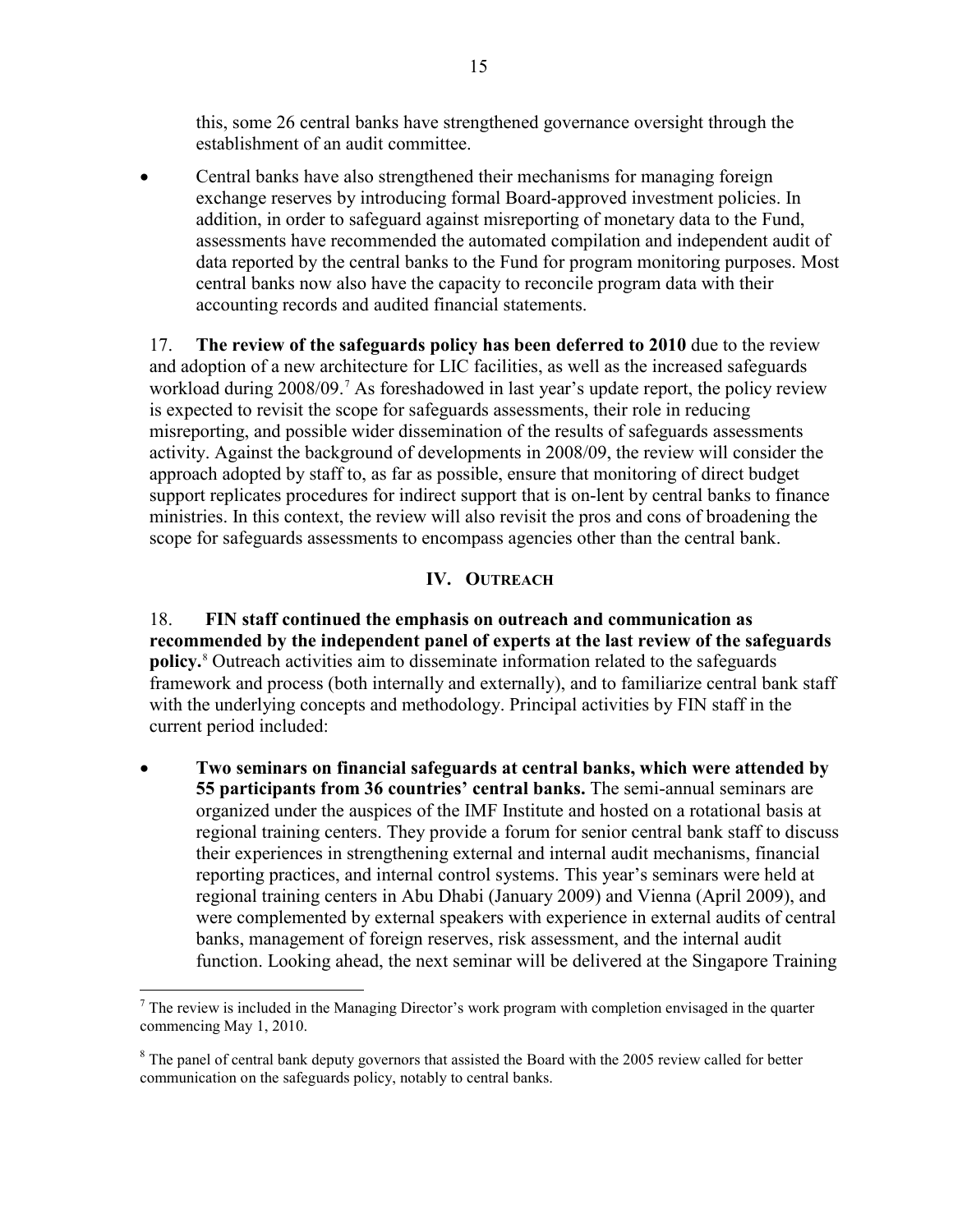Institute in December 2009 and is expected to be attended by 32 participants from 24 countries. In 2010, two five-day courses will be offered at the Joint Africa Institute in Tunis (April), and the Joint Regional Center for Latin America in Brasilia (October).

- **Continuing provision of guidance to central banks for safeguards related measures**, such as information concerning prevailing international practice for the composition and responsibilities of audit committees, selection and appointment of external auditors, and terms of reference for special audits of monetary program data. This guidance draws on the staff's multilateral experience across regions, which central banks have found particularly helpful in designing and implementing their own financial safeguards.
- **Contributing an essay to a comparative study of central bank financial reporting practices** published by KPMG Financial Services on October 28, 200[9](#page-16-0).<sup>9</sup> The study was authored by KPMG member firms' staff experienced in the audit of central banks, and provides insight into the financial reporting practices of 13 central banks from the countries of Brazil, Bulgaria, Canada, Chile, the United Kingdom, France, Germany, India, New Zealand, Russia, South Africa, as well as the European Central Bank and the United States Federal Reserve System. The IMF contribution presents relevant aggregated findings on the developments in the financial safeguards frameworks of 62 central banks representing 75 low income and emerging market countries that have been monitored under the safeguards assessments policy.

| Regional training center in Abu Dhabi                       | Regional training center in Vienna            |  |  |
|-------------------------------------------------------------|-----------------------------------------------|--|--|
|                                                             |                                               |  |  |
| Algeria, Bahrain, Egypt, Iraq, Jordan,                      | Armenia, Azerbaijan, Belarus, Bulgaria,       |  |  |
| Lebanon, Libya, Morocco, Oman, Saudi                        | Croatia, Czech Republic, Georgia, Kazakhstan, |  |  |
| Arabia, Sudan, Syria Arabic Republic,                       | Kyrgyz Republic, Latvia, Lithuania,           |  |  |
| Tunisia, West Bank, Yemen                                   | Macedonia, Moldova, Montenegro, Poland,       |  |  |
|                                                             | Romania, Serbia, Kosovo, Tajikistan, Turkey,  |  |  |
|                                                             | Uzbekistan                                    |  |  |
| 15                                                          |                                               |  |  |
| Source: Finance Department, Safeguards Assessments Division |                                               |  |  |

#### **Table 6: Participating Countries in Safeguards Seminars in 2008/09**

<span id="page-15-1"></span><span id="page-15-0"></span><sup>&</sup>lt;sup>9</sup> The study is entitled "Central bank accountability and transparency" and can be found at www.kpmg.com.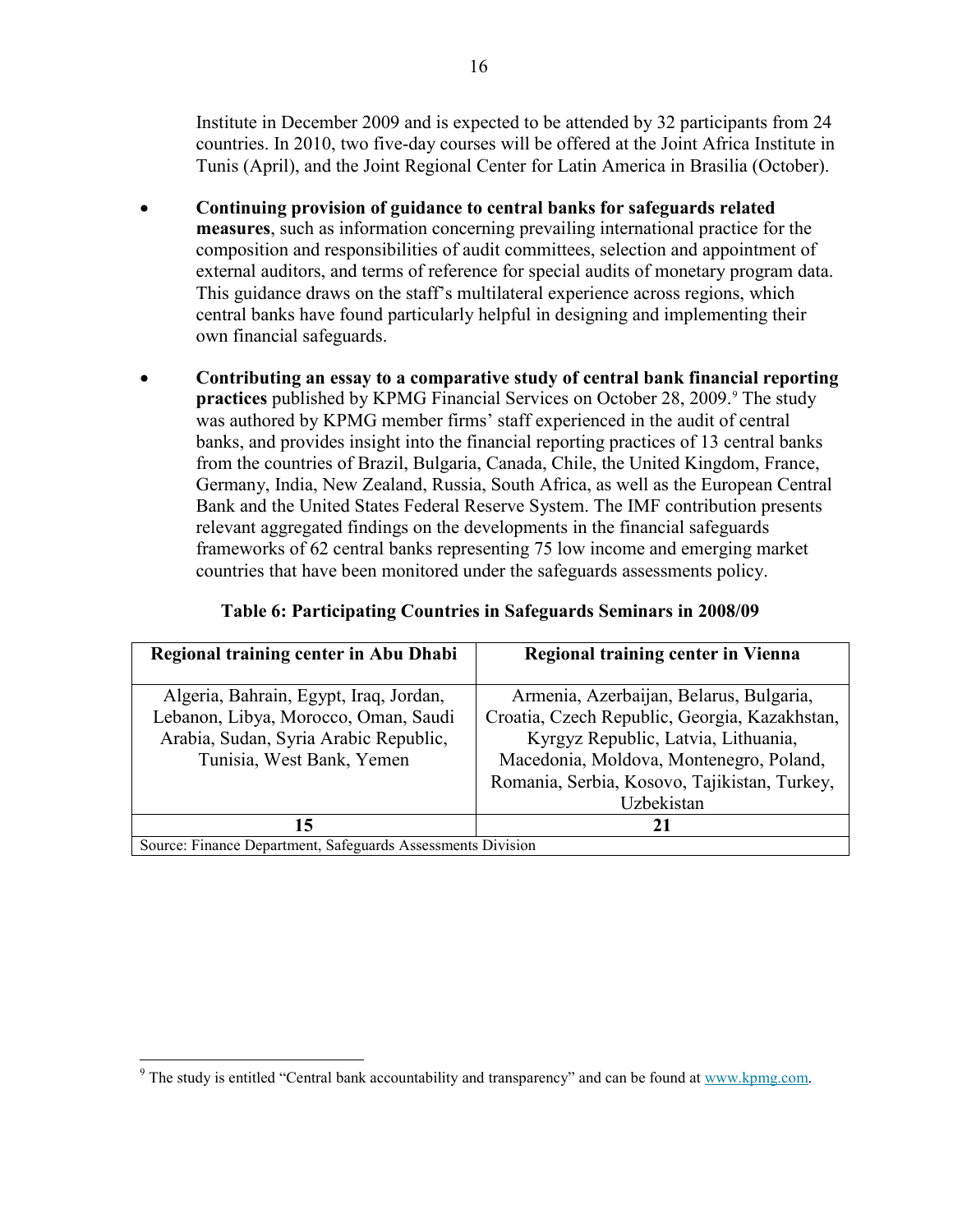#### **Annex I: Safeguards Assessment Policy—A Summary**

### **Origin of the Safeguards Assessments Policy:[10](#page-17-0)**

The safeguards policy was introduced in March 2000 in the wake of allegations of misuse of Fund resources by recipient countries, and has been adopted as an integral part of the Fund's financing operations since 2002. It was last reviewed by the Executive Board in April 2005.

#### **Overall Objectives of Safeguards Assessments:**

To policy aims to provide reasonable assurance to the Fund that a central bank's control, accounting, reporting and auditing systems in place to manage resources and Fund disbursements are adequate to ensure the integrity of financial operations and reporting to the Fund.

#### **Scope of Policy—Central Bank ELRIC:**

The safeguards framework covers five key areas of control and governance within central banks, and incorporates International Financial Reporting Standards (IFRS), International Standards on Auditing (ISA), and guidelines promulgated by the Institute of Internal Auditors (IIA) as benchmarks. The five key areas of the framework and safeguards objectives for each area are:

- *External Audit Mechanism*—The publication of annual financial statements that are audited in accordance with internationally accepted audit standards by auditors independent from the central bank is a key requirement under the safeguards policy. The assessments consider the process for the selection of external auditors, the audit rotation policy, and external auditors' compliance with ISA or equivalent standards.
- *Legal Structure and Independence*—Government interference can undermine a central bank's autonomy and increase risks in its operations. The assessment therefore considers laws and regulations governing a central bank, focusing on the central bank's independence and the safeguards prescribed with respect to the independence of the members of its decision-making bodies, and arrangements for the extension of credit by the central bank to the government, as well as actual practices in these areas.
- *Financial Reporting Framework*—Safeguards assessments consider whether the central bank's financial statements are prepared in accordance with an internationally recognized financial reporting framework, such as the *International Financial Reporting Standards,* and whether the annual audited financial statements are published in a timely manner.
- *Internal Audit Mechanism*—The internal audit function helps the central bank to evaluate and improve the effectiveness of risk management, control, and governance processes.

<span id="page-16-0"></span><sup>&</sup>lt;sup>10</sup> See also on the IMF external website: [http://www.imf.org/external/np/exr/facts/safe.htm](http://0-www-imf-org.library.svsu.edu/external/np/exr/facts/safe.htm)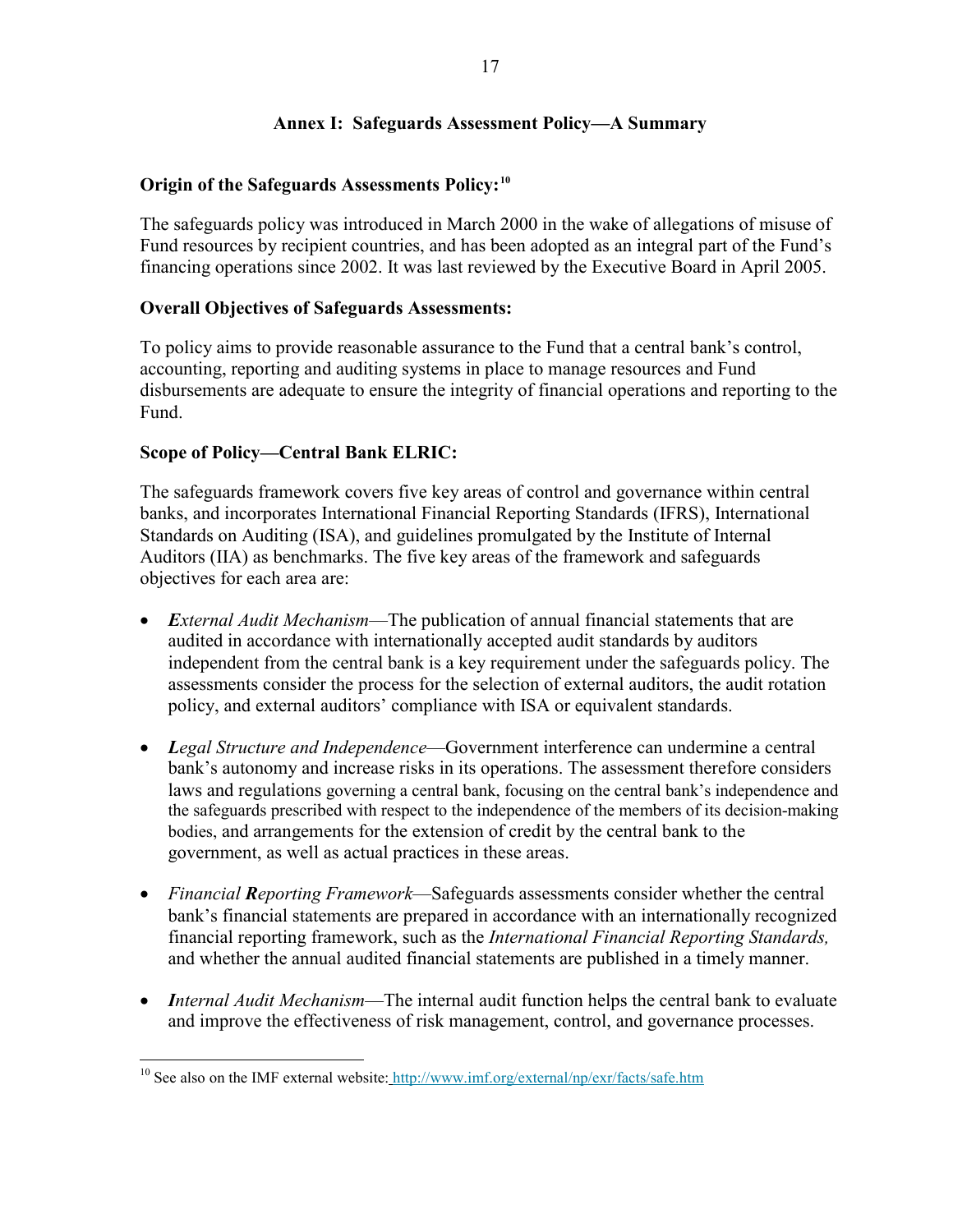The assessment reviews the effectiveness of the internal audit function by considering its organizational independence and the audit methodology used.

• *System of Internal Controls*—The assessment considers whether there is adequate oversight of the external and internal audits and reviews the nature of controls over banking, accounting, foreign exchange, and reserves management functions as well as controls over data reported to the IMF.

### **The Outcome of a Safeguards Assessment:**

An assessment concludes with a report that identifies key vulnerabilities in each of the five ELRIC areas of a central bank's safeguards framework and recommends measures to alleviate them under a mutually agreed timeframe.

#### **Confidentiality**:

Safeguards assessment reports are confidential documents. In accordance with procedures agreed by the Executive Board, reports may be shared with World Bank staff upon specific request, provided the relevant central bank consents and the report's confidentiality is maintained. A total of 43 reports have been shared with the World Bank since these arrangements were established in 2006, and experience has shown an almost universal willingness by central banks to share reports.<sup>[11](#page-18-0)</sup>

<span id="page-17-0"></span> $11$  To date only three central banks have withheld such consent.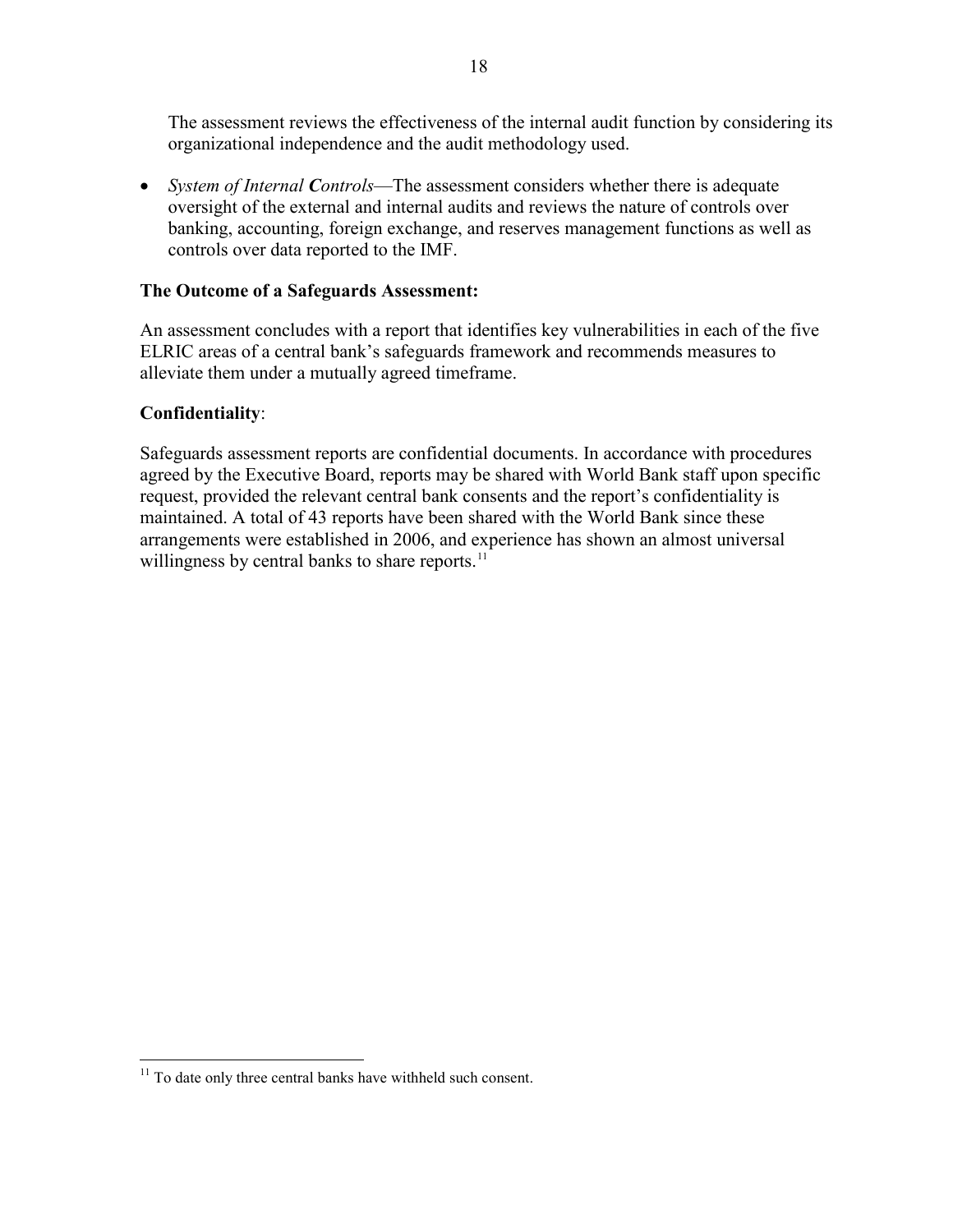#### **Annex II: Safeguards Procedures Applicable to FCL Financing Arrangements**

FCL arrangements are not subject to the safeguards assessment policy applicable for other Fund financing arrangements. This is because a member requesting an FCL has to meet rigorous qualification criteria, including having in place very strong institutional arrangements that would mitigate risks of misuse and misreporting. Instead, a modified safeguards approach applies. At the time of making a formal written request for an FCL, the member is required to provide authorization for Fund staff to have access to the most recently completed annual independent audit of its central bank's financial statements, whether or not the audit is published. This also includes authorizing its central bank's external auditors to discuss the audit findings with Fund staff.

FIN staff reviews the external audit reports and discusses the findings with the external auditor. The overall objective is to ensure that recent external audit results do not raise significant issues that could place FCL purchases at risk. No deadline is specified for these procedures, but staff should make best efforts to complete the process before the Executive Board decision on approval of an FCL arrangement. No discussions are held with the authorities unless significant issues arise.

Safeguards procedures are documented in a brief report and management is informed of the overall conclusion. A courtesy copy of the report is sent to the relevant Executive Director and the central bank governor. If the authorities choose to comment on the report, such comments are subsequently incorporated. Similar to the confidentiality arrangements that apply to safeguard assessment reports, the FCL report remains confidential and is not circulated to the Executive Board; the overall conclusion of the FCL report is circulated to the Executive Board in the next available staff report for the country.

<span id="page-18-0"></span>Central banks under FCL arrangements are subject to safeguards monitoring. During the period of an FCL arrangement, and as long as credit is outstanding (in the event of FCL purchases), FIN staff conducts reviews of annual financial statements and audit reports.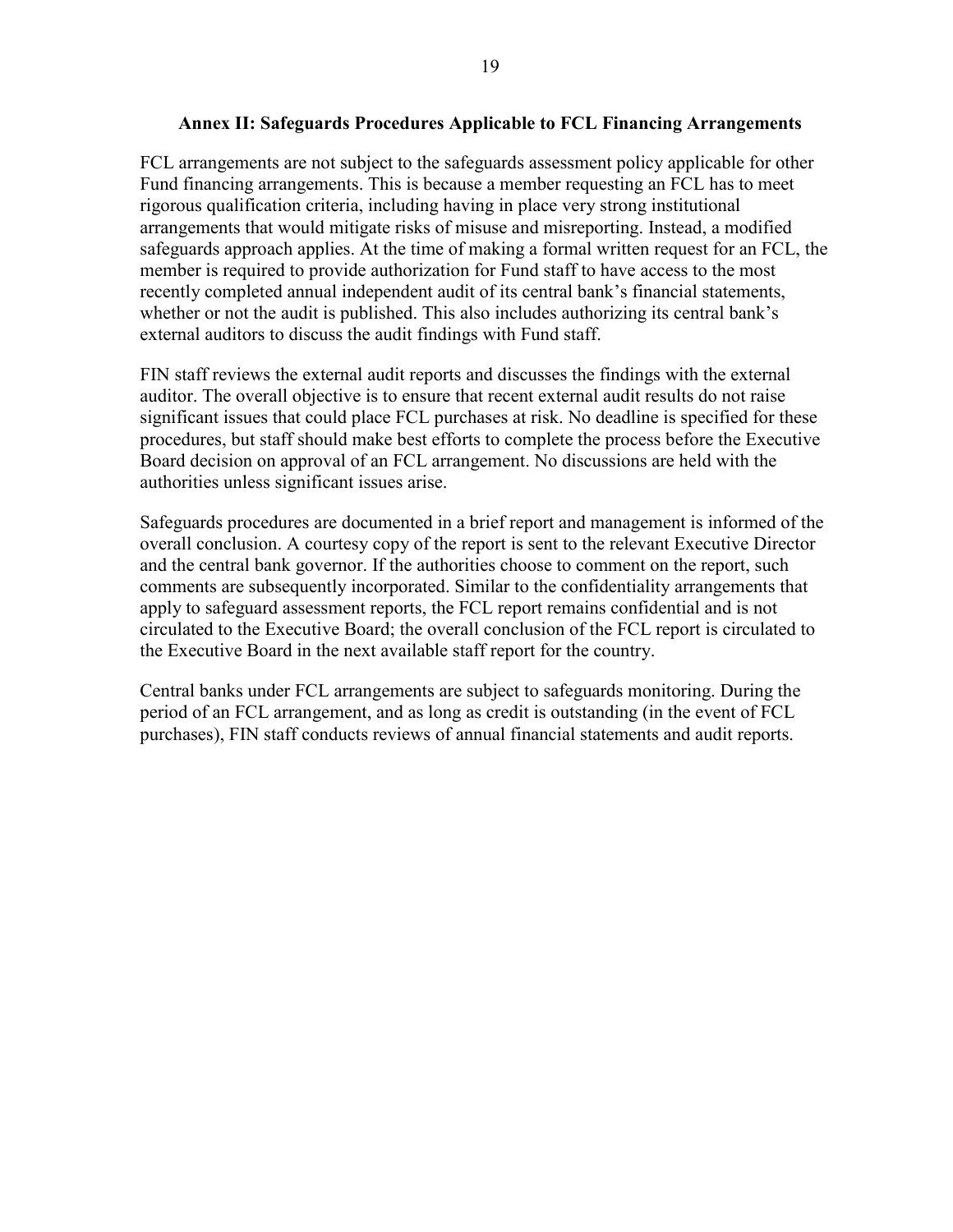| Area                    | Type of<br>facility | <b>Safeguards</b><br><b>Assessments</b> | Amount in billions of<br><b>SDR</b> |
|-------------------------|---------------------|-----------------------------------------|-------------------------------------|
| Africa                  | <b>ESF</b>          | $\overline{4}$                          | 0.54                                |
|                         | PRGF <sup>1/</sup>  | 8                                       | 0.63                                |
|                         | <b>SBA</b>          | 1                                       | 0.02                                |
|                         | Other $2/$          | $\overline{4}$                          | n/a                                 |
| <b>Total</b>            |                     | 17                                      | 1.19                                |
| Asia and Pacific        | <b>SBA</b>          | $\sqrt{2}$                              | 1.81                                |
|                         | Other $2/$          | $\overline{2}$                          | n/a                                 |
| <b>Total</b>            |                     | $\overline{\mathbf{4}}$                 | 1.81                                |
| Europe                  | FCL                 | $\mathbf{1}$                            | 13.69                               |
|                         | <b>SBA</b>          | 8                                       | 41.80                               |
|                         | Other $2/$          | 1                                       | n/a                                 |
| <b>Total</b>            |                     | 10                                      | 55.49                               |
| Middle East and Central |                     |                                         |                                     |
| Asia                    | <b>ESF</b>          | 1                                       | 0.07                                |
|                         | <b>PRGF</b>         | $\overline{2}$                          | 0.09                                |
|                         | <b>SBA</b>          | $\overline{3}$                          | 8.52                                |
|                         | Other $2/$          | $\mathbf{1}$                            | n/a                                 |
| <b>Total</b>            |                     | $\overline{7}$                          | 8.67                                |
| Western Hemisphere      | FCL                 |                                         | 38.49                               |
|                         | $PRGF^{3/}$         | $\frac{2}{2}$                           | 0.08                                |
|                         | <b>SBA</b>          | $\overline{4}$                          | 1.68                                |
| <b>Total</b>            |                     | 8                                       | 40.25                               |
| <b>Grand Total</b>      |                     | 46                                      | 107.41                              |

|  |  |  | Annex III: Financing Arrangements in Central Banks Assessed in 2008/09 |
|--|--|--|------------------------------------------------------------------------|
|--|--|--|------------------------------------------------------------------------|

Source: Finance Department, Safeguards Assessments Division

1/ Includes five assessments conducted in respect of augmentations of existing PRGF arrangements that are not quantified.

2/ Consists of safeguards assessments conducted in respect of expected new arrangements for which amounts are not known, or voluntary assessments.

3/ Includes one assessment conducted in respect of augmentation of an existing PRGF arrangement that is not quantified.